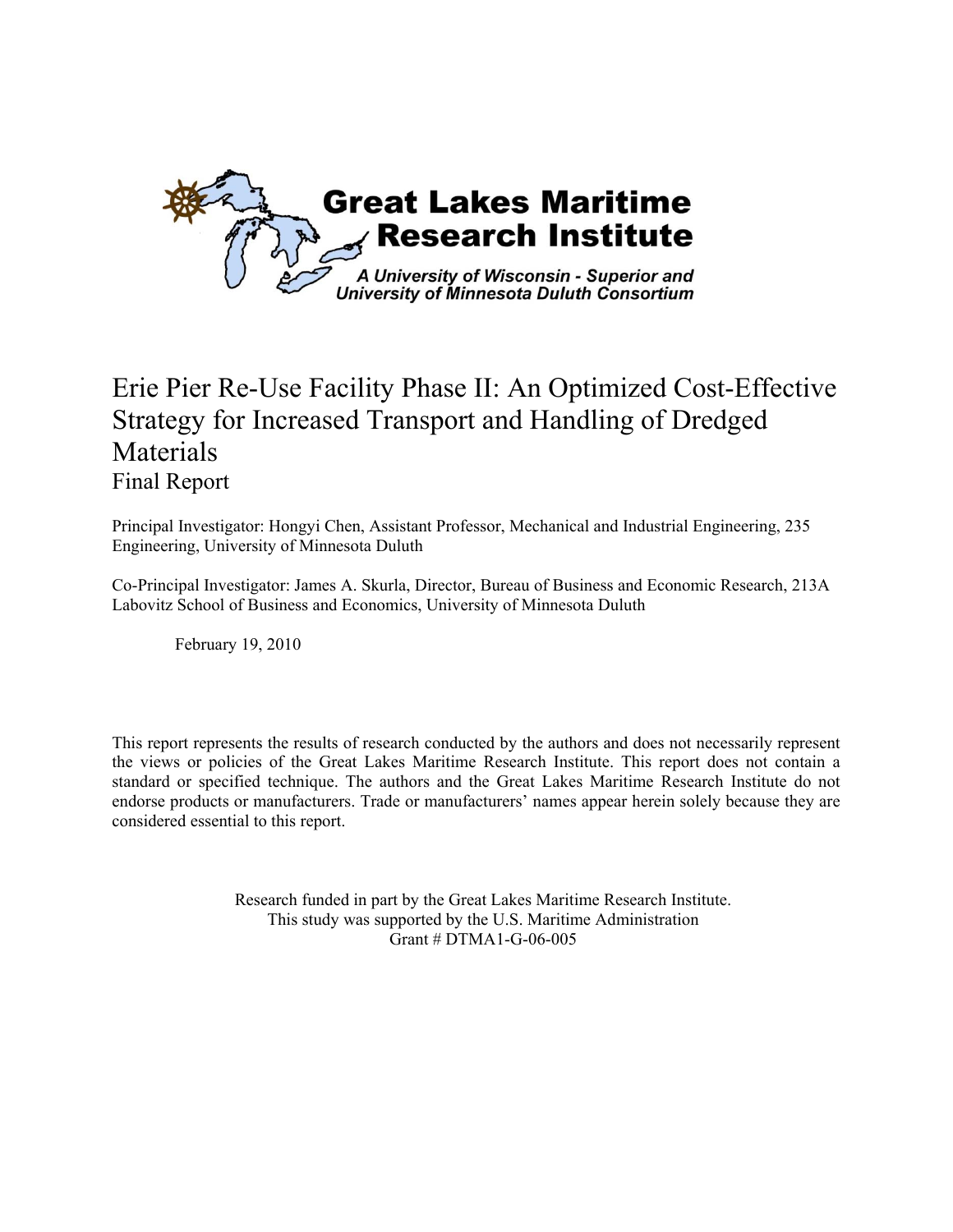## Project Team

UMD Mechanical and Industrial Engineering Hongyi Chen, Assistant Professor Ryan Taylor, Graduate Research Assistant Adnan Mahmood, Graduate Research Assistant

UMD Labovitz School of Business and Economics, Bureau of Business and Economic Research James A. Skurla, Director Jean Jacobson, Senior Editor

## Acknowledgements

The researchers are grateful for continuing support and assistance from the UMD Natural Resources Research Institute; the Harbor Technical Advisory Committee, and the Duluth Seaway Port Authority; American Surface Lines, LLC., the Minnesota Department of Natural Resources, Lands and Minerals; the University of Minnesota Extension; the Wisconsin Department of Transportation and the Minnesota Department of Transportation; and Iron Range Resources.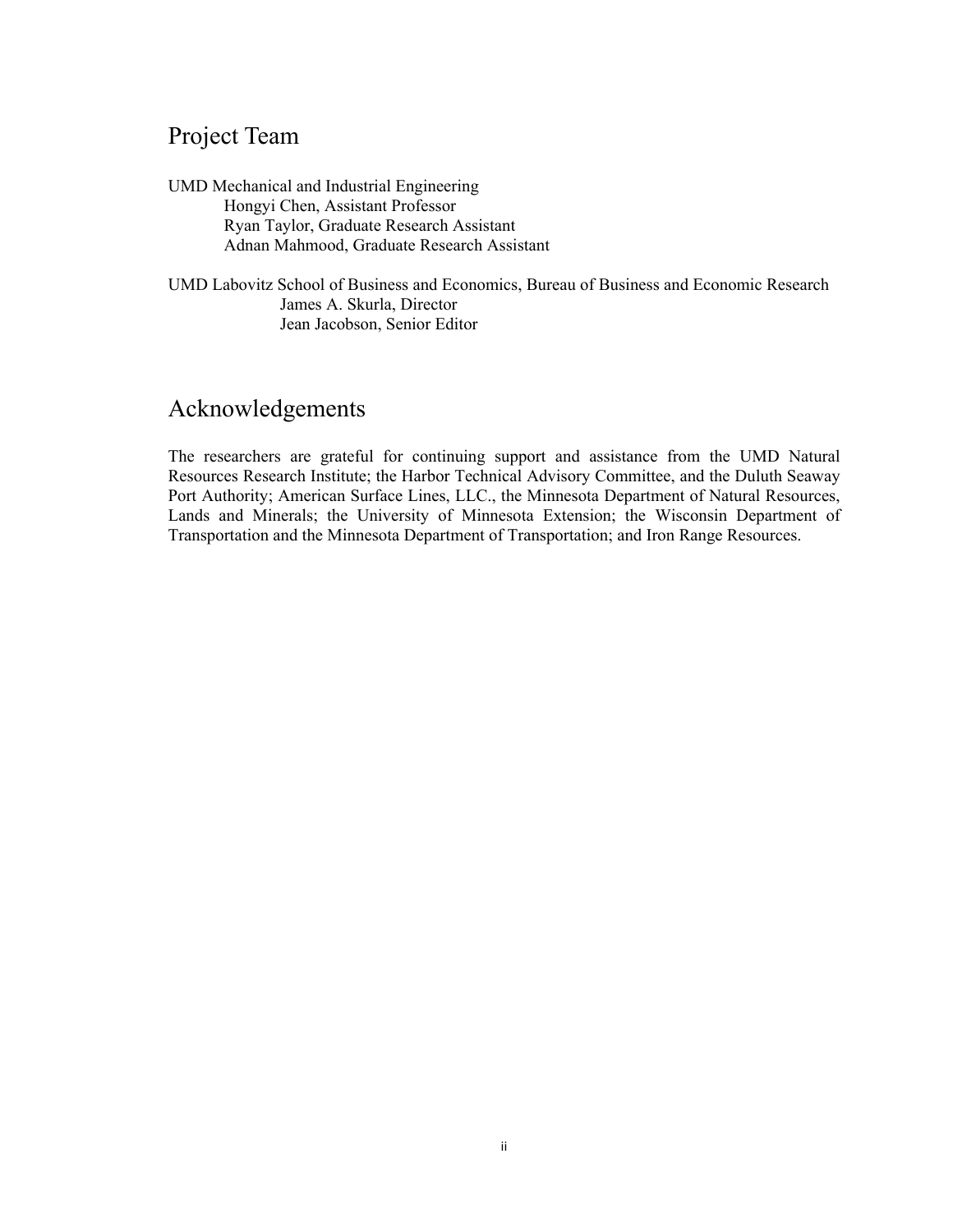# **Table of Contents**

| 3.3 Scenarios 3 and 4 — Relaxing the "100,000 maximum removable fines per year" constraint  20 |
|------------------------------------------------------------------------------------------------|
|                                                                                                |
|                                                                                                |
|                                                                                                |
|                                                                                                |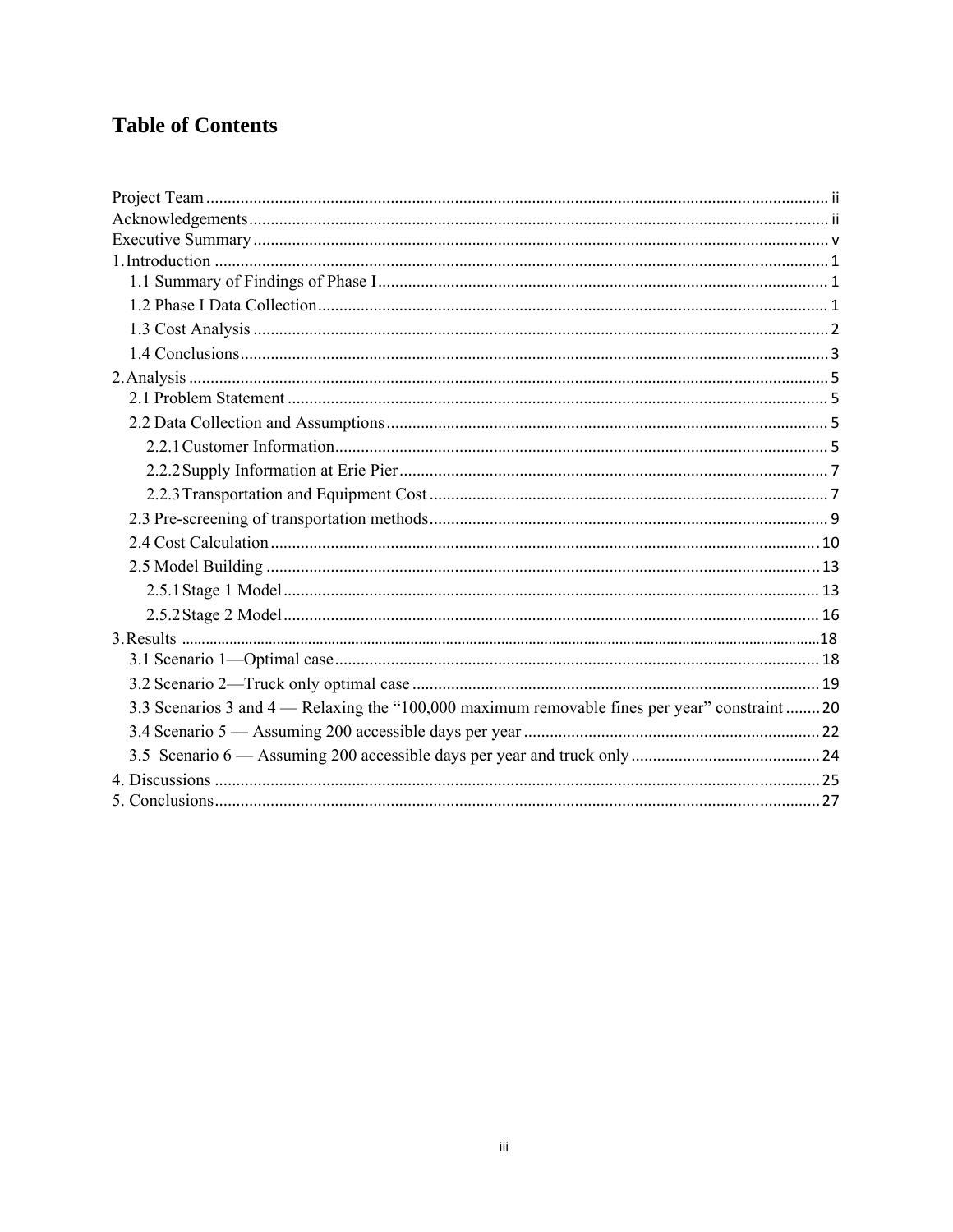# **Table of Tables**

| Table 2. 13 Distance and Travel Time from Customers to Erie Pier and Truck Companies 11  |  |
|------------------------------------------------------------------------------------------|--|
| Table 2. 14 Truck Schedule Example of Serving Wisconsin Waste Management in Superior  12 |  |
|                                                                                          |  |
|                                                                                          |  |
|                                                                                          |  |
|                                                                                          |  |
|                                                                                          |  |
|                                                                                          |  |
|                                                                                          |  |
|                                                                                          |  |
|                                                                                          |  |
|                                                                                          |  |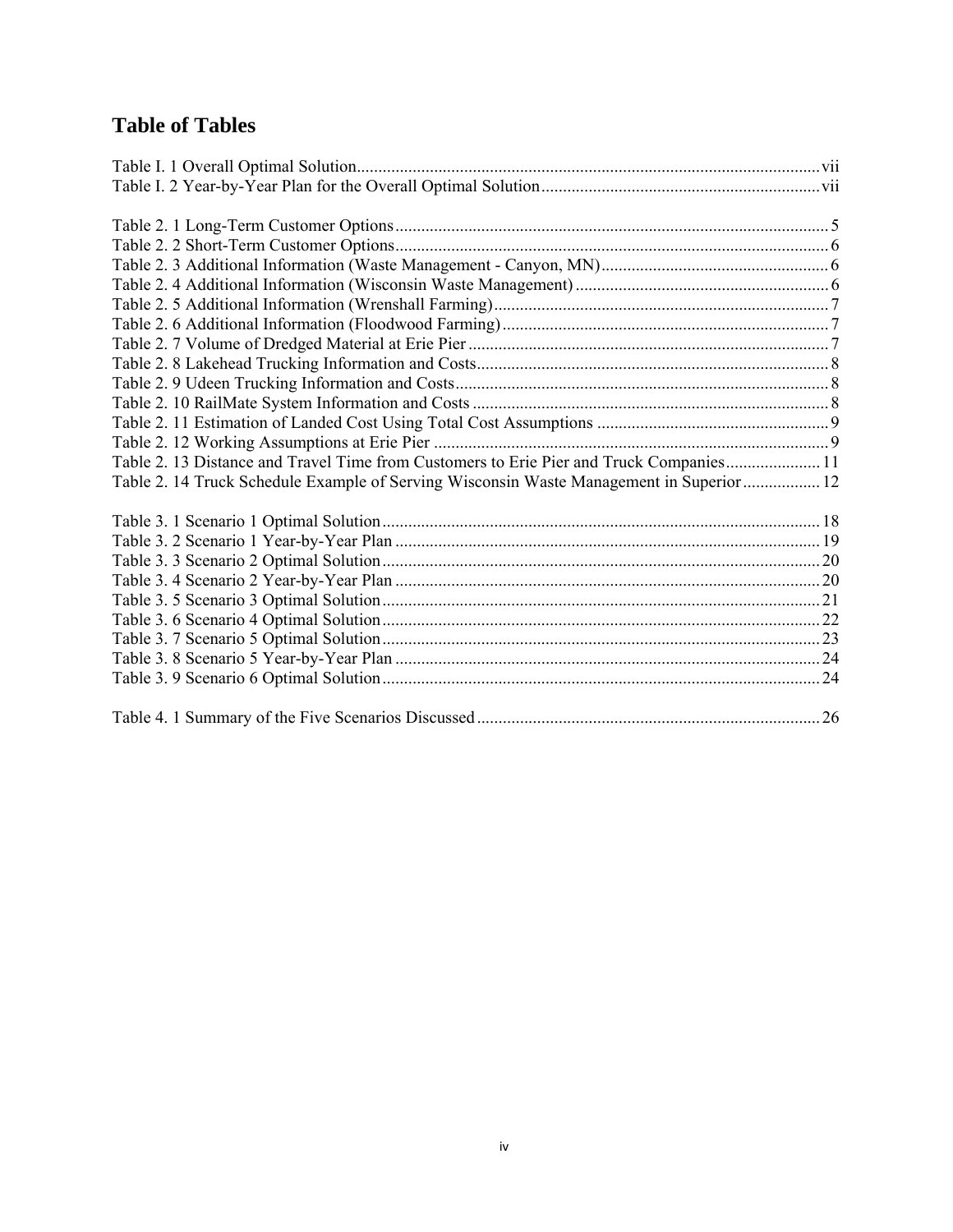## *Executive Summary*

Growing constraints on options for placing dredged materials at the Erie Pier Confined Disposal Facility (CDF) urged action on a plan to recycle the material at the pier. Potential recycle operations and customers to utilize the dredged materials were studied in the Erie Pier Phase I project in 2008. Of two products included in the dredged materials (designated "coarse" and "fines"), the fines cause the most concern for recycling because of this product's relatively limited usage. Given the Duluth-Superior Metropolitan Interstate Council's Management Plan goal to prolong the life of Erie Pier indefinitely, Phase I of this research studied the possible depletion of dredged materials from Erie Pier, most of which are fines, accumulated at the pier. Phase II research supports this plan to reconfigure the CDF into a reuse facility at least cost, and to develop an optimized transportation plan to move the dredged materials from the pier to several potential customers.

Transportation modes evaluated include rail plus truck, truck only, and the RailMate™ system. Potential customers include four large-scale long-term projects and seven short-term recurring projects that are able to utilize the fines material. Long term projects include soil enrichment for the Duluth Wetlands Habitat at 21<sup>st</sup> Ave. W., and construction fill at the CN Railroad Ore Docks, Hibbard Power Plant, and at Sky Harbor Airport. Short term recurring customers include Keetac (Keewatin Taconite), UTAC (United Taconite), Wisconsin Waste Management in Superior, Waste Management in Canyon and Elk River, and farmers in the Wrenshall and Floodwood areas. A series of scenarios were created to help Erie Pier decide which customers to serve and what transportation mode(s) to use under different situations. For each scenario, an optimal year-by-year plan was developed to specify how much and by what mode the dredged materials should be shipped to each chosen customer in each year. The overall objective in all the scenarios analyzed is to achieve the least present value of total transportation cost.

A pre-screening analysis for the three transportation modes first eliminated the rail plus truck option since it provides an obviously inferior solution to the RailMate option. As compared to RailMate, the rail plus truck option involves the following: 1) Higher \$/ton unit transportation cost on rail and road. 2) Three times RailMate's loading and unloading cost. 3) Hidden costs of dealing with truck companies and rail carriers for individual contracts and taking care of the inter-modal scheduling. 4) High cost (6-18 million dollars) and time delay (up to five years) when applying for a transfer yard permit.

The RailMate system is an innovative way of transporting commodities by combining the advantages of truck and rail transportation. American Surface Lines, LLC, has designed bogies that can easily convert an end-dump trailer into a rail car in 8 minutes. It eliminates the high costs involved in the loading and unloading between trucks and rail cars of inter-modal transportation. Since only 132 feet of flat surface is needed to transfer a trailer, the conversion can be done not only at designated rail stations but also at rail track locations that are closer to customers. With this innovative solution, American Surface Lines, LLC is willing to haul dredged materials at a unit cost of \$17/ton to customers located within 30 miles of the rail track, regardless of the total delivery distance.

Two trucking companies were surveyed and price quotes were obtained. Lakehead Trucking offers one truck option with a cost of \$2.25/cubic yard mile. Each truck load is 18 cubic yards per load. Quotes from Udeen trucking is \$90/hour to use their quad trucks with a capacity of 14 cubic yards per load and \$100/hour to use the end dump truck with a capacity of 20 cubic yard per load.

Since the removal of fines material turned out to be more of a problem than the removal of coarse material, analyses focused on the distribution of the fines materials to possible customers. It is estimated that 1,250,000 cubic yards of fines are currently stored at the pier, and an additional 50,000 cubic yards could be added annually. It is also assumed that there are three bulldozers and three loaders available at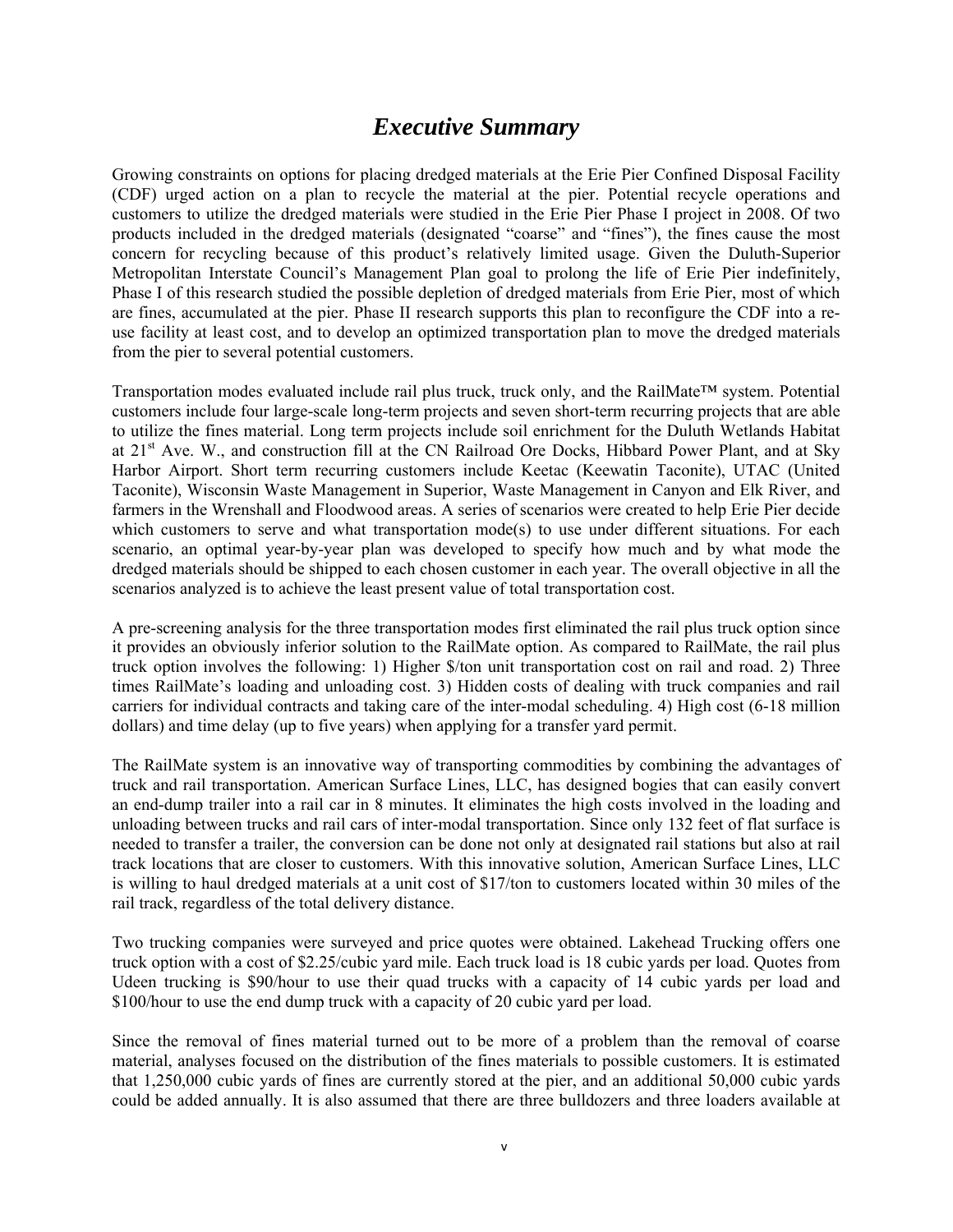the pier to perform the loading task. Due to supply and capacity issues, the maximum amount of materials that can be removed from the pier is assumed to be 100,000 cubic yards per year.

Four major steps were involved in the model building and scenario analysis stage as follows:

**Step 1:** For each customer, the optimal number of trucks to use each day, and the daily schedule for pick-up and delivery were determined. Individual spreadsheets were created for each customer in order to use each of the three different trucking options obtained from the two truck companies. (This was later linked to the optimization model at the second step.) Factors considered here include the loading capability at Erie Pier and the distances between the trucking company, the pier, and the customer.

**Step 2:** An optimization model using integer linear programming was built to help decide which customers Erie Pier should serve, and in which transportation mode the dredged materials should be delivered. Note that with the prescreening analysis performed earlier, only the truck option and the RailMate option were included in the model. A constraint was set in the model to ensure that only one transportation mode could be selected for each chosen customer. This helped reduce the contracts that Erie Pier would need to deal with when delivering fines to a customer.

**Step 3:** Since customers with recurring short-term projects did not specify how long they would like to receive the fines, the number of recurring years for each short-term customer was treated as an additional variable. To determine the optimal number of years that those projects should recur, the model built in step 2 was run hundreds of times in order to identify the least cost scenario.

**Step 4:** With the customers, transportation mode, and the recurring years for short-term projects determined, a year-by-year delivery plan for the dredged materials at Erie Pier was developed. This was achieved by a second-stage integer linear programming model. The objective was to minimize the total present value of the transportation cost while meeting customers' needs. A 4% inflation plus interest rate was assumed in the calculation.

To create a series of scenarios as back up plans in case certain assumptions employed in the model become invalid, steps 2 to 4 were repeated by resolving models with certain constraints added or relaxed.

The overall optimal solution suggests the use of RailMate to serve two long-term customers (construction fill at the CN Railroad Ore Dock and the Hibbard Power Plant), and two short-term recurring customers (land fill for Waste Management at Canyon and mine reclamation at UTAC). The associated costs are shown in Table I.1.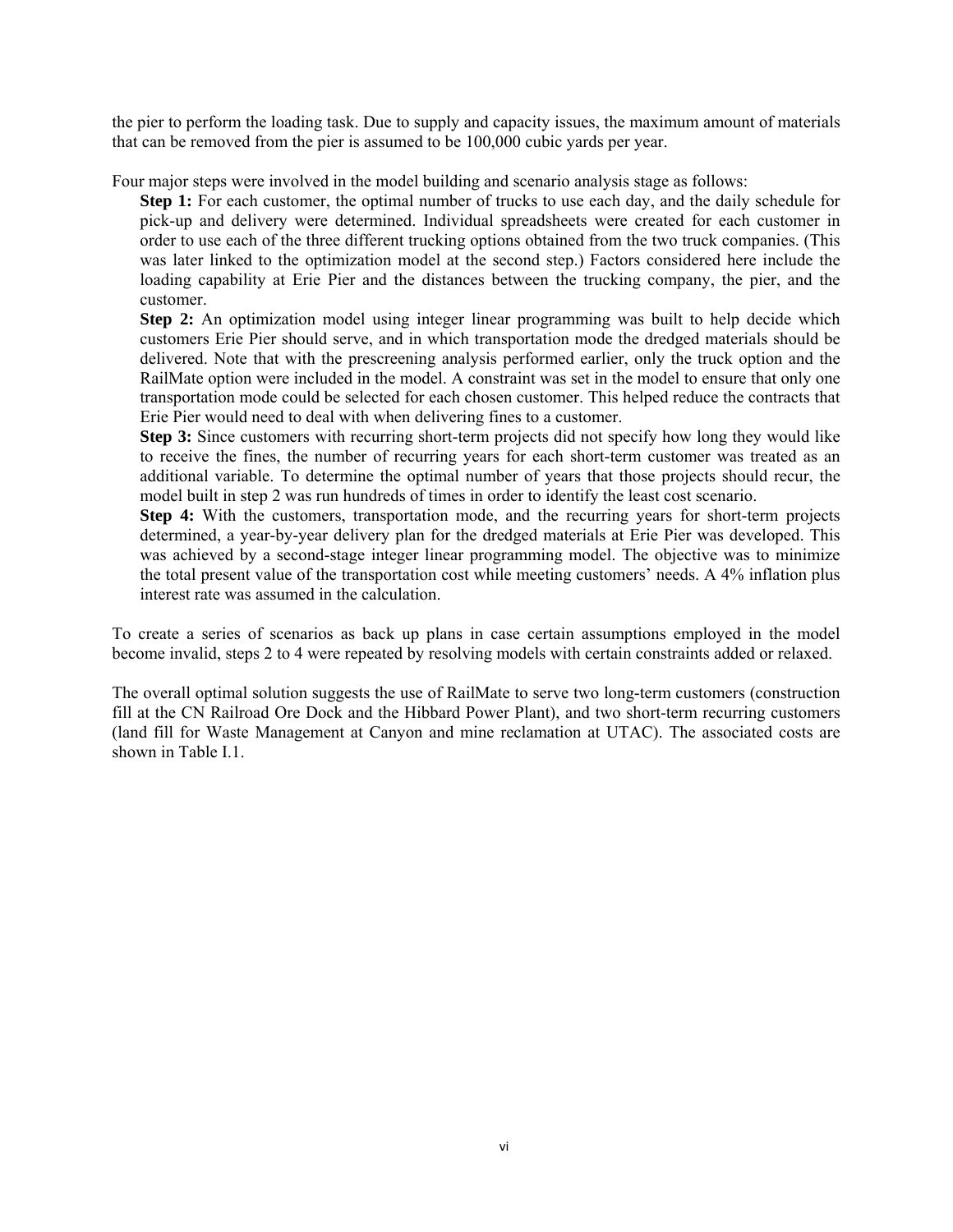| <b>Project Selected</b>                            | <b>Total Fines</b><br><b>Removed</b><br>(Cubic Yards) | <b>Transportation</b><br><b>Option</b> | <b>Transportation</b><br>Costs |
|----------------------------------------------------|-------------------------------------------------------|----------------------------------------|--------------------------------|
| <b>Waste</b><br><b>Management</b><br>(Canyon, MN)  | 106,035<br>(recur 5 years)                            | RailMate                               | \$176,452.84                   |
| <b>UTAC</b>                                        | 44,365<br>(recur <sub>5</sub> years)                  | RailMate                               | \$73,827.8                     |
| <b>CN Railroad Ore</b><br><b>Dock</b>              | 950,000                                               | RailMate                               | \$1,497,690                    |
| <b>Hibbard Power</b><br><b>Plant</b>               | 1,000,000                                             | RailMate                               | \$1,664,100                    |
| Total Materials Used: 2,050,400 cubic yards        |                                                       |                                        |                                |
| Total Transportation Costs: \$3,412,070.64         |                                                       |                                        |                                |
| Total Loading and Equipment Costs: \$11,998,358.72 |                                                       |                                        |                                |
| <b>Total Project Costs: \$15,410,429.36</b>        |                                                       |                                        |                                |

**Table I. 1 Overall Optimal Solution**

It is expected that 90% of the fines accumulated at the pier plus the annual additions will be depleted in 21 years. During this period, Erie Pier could serve as a reuse facility since the dredged materials would be processed and recycled to serve customers' needs. The year-by-year plan for the overall optimal solution suggests serving Hibbard Power Plant in years 1–12 and the CN Railroad Ore Dock in years 12–21. The amount of fines to be delivered to these two customers in each designated year can be seen in Table I.2. The year-by-year plan for this optimal solution also suggests that Erie Pier supply UTAC in the first five years to satisfy its annual demand of 8,873 cubic yards, and serve Waste Management at Canyon, MN in years 1–4 and 21 to meet its annual demand of 21,207 cubic yards.

| <b>Project Selected</b>                                                           | <b>Years</b><br><b>Selected</b> | <b>Cubic Yards Per Year</b>                                                                |
|-----------------------------------------------------------------------------------|---------------------------------|--------------------------------------------------------------------------------------------|
| <b>Waste Management</b><br>(Canyon, MN)                                           | $1 - 4, 21$                     | 21,207                                                                                     |
| <b>UTAC</b>                                                                       | $1 - 5$                         | 8,873                                                                                      |
| <b>CN Railroad Ore</b><br><b>Dock</b>                                             | $12 - 21$                       | Year 12: 70,807<br>Years 13-20: 100,000<br>Year 21: 29,193                                 |
| <b>Hibbard Power</b><br><b>Plant</b>                                              | $1 - 12$                        | Years $1 - 4$ : 69,920<br>Year 5: $91,127$<br>Years $6 - 11$ : 100,000<br>Year 12: 29, 293 |
| Total Transportation Costs (including 4% inflation & interest):<br>\$5,344,706.59 |                                 |                                                                                            |
| <b>Total Project Costs: \$17,343,065.31</b>                                       |                                 |                                                                                            |

**Table I. 2 Year‐by‐Year Plan for the Overall Optimal Solution**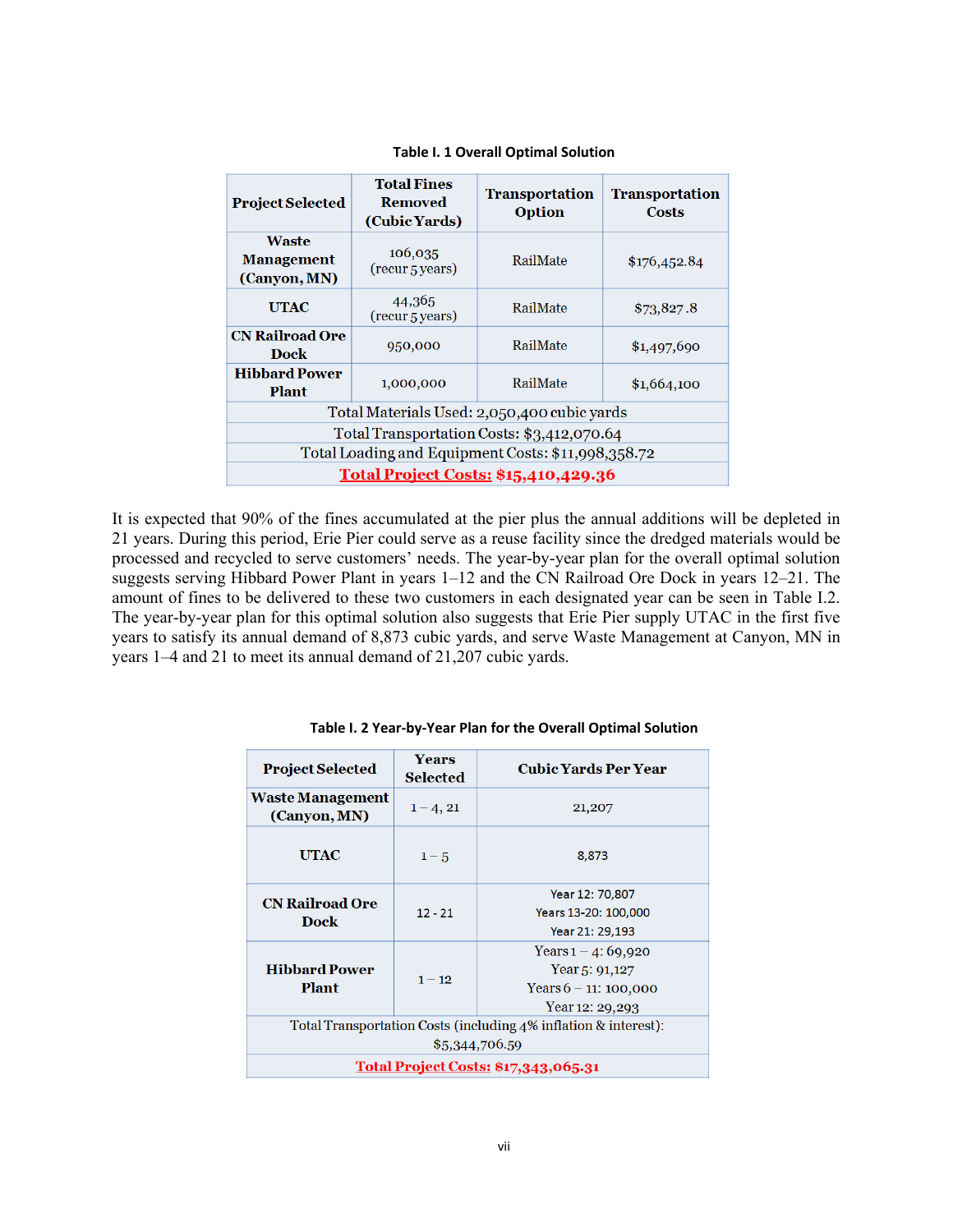Several other scenarios were analyzed. In the truck-only scenario, the total transportation cost obtained from the optimal case is almost three fold. Environmentally, the truck option also raises important concerns about fuel emissions and traffic congestion on the road. In conclusion, among the three transportation modes being considered, RailMate stands out as the most cost effective and environmentally friendly option. As shown in Table I.2, the total loading and equipment costs were a significant part of the total project cost. This is associated with the high labor cost of loading the materials to the RailMate trailers, and the purchase of four new bulldozers and four loaders during the project life. Since Erie Pier is located close to a rail track, it is suggested that Erie Pier consider installing an automatic loading system such as a belt conveyor to transfer the dredged materials directly to RailMate trailers on the rail track, for long term benefits.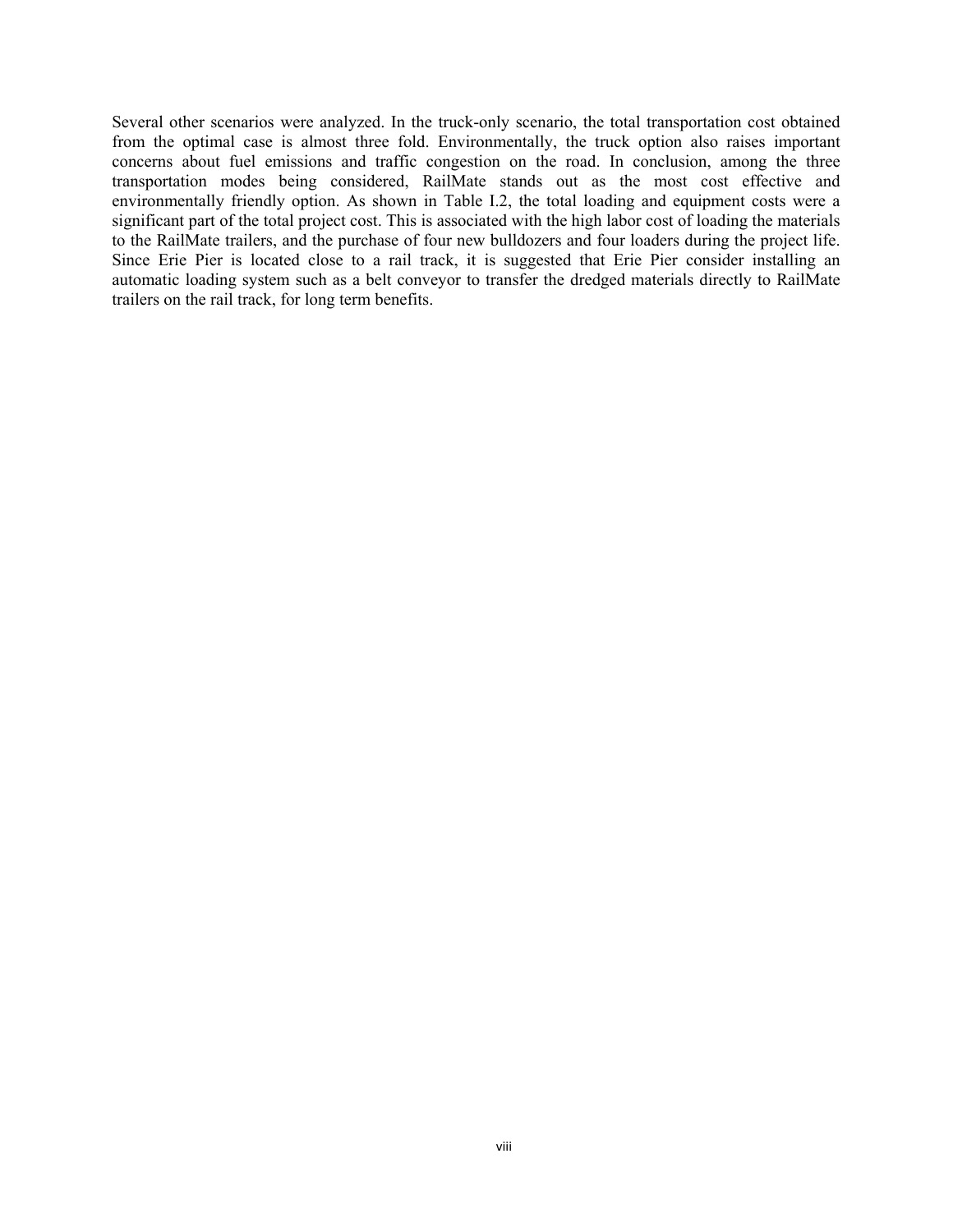# **1. Introduction**

## **1.1 Summary of Findings of Phase I**

Although many ports face Confined Disposal Facility (CDF) capacity pressure, the Duluth-Superior Port has an urgent need to implement an alternative plan to the status quo for dredged materials. An initial Erie Pier project (Phase I) was completed to determine cost accounting and capital budgeting for a proposed Process Re-use Facility (PRF). Previous work, such as the US Army Corps of Engineers' Dredged Material Management Plan (DMMP) for the Duluth‐Superior Harbor, April 1999, and the Duluth‐Superior Metropolitan Interstate Council's Erie Pier Management Plan, June 2007, identified possible re-uses for dredged material. The potential customer list included mineland reclamation projects, construction sites, road construction, daily landfill cover, topsoil creation and enhancement, habitat restoration, and habitat creation.

Phase I found that for budgetary purposes, it could be appropriate to assume that yearly, 48,000 yards of coarse material (sand) and 50,000 yards of fine material (clay and other material) are available from Erie Pier. In addition, Erie Pier contains a removable total accumulation of 1,250,000 yards of fine material. These and other assumptions were estimated with the help of the Duluth-Superior Harbor Technical Advisory Committee's Dredging Sub-committee.

## **1.2 Phase I Data Collection**

A wide range of possible customers were considered, and feasible customers were determined from a wider group of potential customers, through phone interviews, and data collection on landed cost, competition, and supply chain for various markets. Of special interest were long-term projects such as the 21st Avenue West Habitat Restoration. Potential customers were drawn from the industry sectors of Compost, Topsoil, Construction, Ground Cover, Soil Enrichment, Land Fill, and Mine Reclamation.

Discussion in Phase I covered aspects of product markets for feasible partners and the demand market for Erie Pier fines. Given that transportation is the largest cost for any of the identified applications of dredged material from Erie Pier, estimations were offered to compare transportation time per project. Distances ranged from more than a hundred miles such as landfill cover at distant sites and reclamation at mines on the Iron Range to projects in direct proximity to Erie Pier and the Duluth-Superior Harbor, such as Sky Harbor Airport and the CN Railroad Ore Docks.

Discussion of possible projects also included the perception that the scale of the project (in cubic yards) is of interest, given the amount of material currently stock piled at the CDF. The estimation of project scale in terms of cubic yards was presented and ranked by demand in cubic yards. Based on assumptions suggested in phone interviews with possible customers, total cubic yards of demand per project ranged from nearly six thousand cubic yards (for small-scale mine reclamation test-projects) to a million cubic yards (for construction fill associated with power plant development).

Recurring projects were found to be of interest given the finding that distance and time are greater drivers of cost than scale. Recurring projects lend themselves to getting the existing material out. Non-recurring projects assume the use of subsequent years' dredging (to avoid moving material twice). Erie Pier managers may need to establish an optimal steady-state between recurring and non-recurring re-use projects for fines material.

Although many customers have alternatives to using Erie Pier materials, among the most competitive attributes of the fines materials are: 1) easy access to site from I-35 with the possibility of improved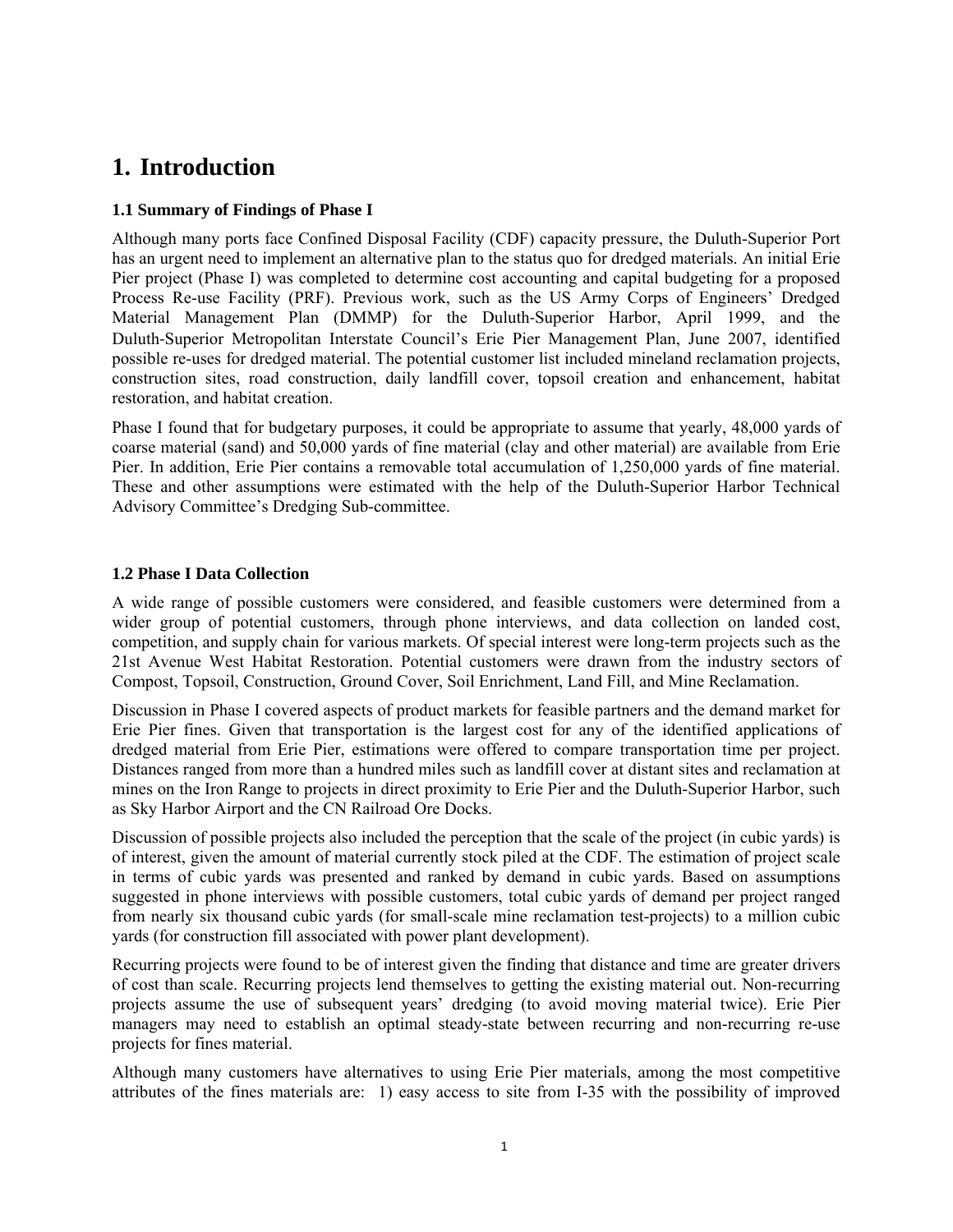infrastructure so that rail could be used to transfer large quantities, 2) a product relatively free of contaminants such as heavy metals and present but manageable noxious weed infestation, and 3) the price for material as a commodity could be minimal, or zero for the customer.

Important competitive disadvantages of Erie Pier fines material include 1) the fact that customers may be unaware of materials and its availability, 2) seasonality of the site with regard to dewatering, dredging scheduled and climate related hardships, 3) regulation requirements, 4) application difficulties related to the clay component of the fines material, 5) tipping fees, and 6) the possible need for public funding to improve the site and accessibility to materials.

## **1.3 Cost Analysis**

Two estimates were presented in the Phase I report. The first estimate is for total cost of fixed and variable costs. The second estimate is for incremental or out-of-pocket costs for fixed and variable costs. These two analyses differentiate between 1) purchasing new equipment for the facility, and 2) using existing equipment.

Cost-Volume-Profit (or break-even without revenues) calculations are based on an identification of the total costs. We identify the cost per yard to move a specific amount at a specific distance, in order to estimate the least cost per yard. This calculation also suggests the appropriate subsidy to cover that cost.

The analyses show that the faster the trucks move, the farther out it is cost-effective to truck the material. A calculation for total cost and incremental cost shows at what point it is cost effective to switch to RailMate™ which connects multiple semi-trailers to a train for a point-to-point road to rail delivery of commodity products. (As a practical limitation, this is feasible only if you have access to a railroad and the RailMate technology.): The Total Cost turning point to switch from truck to RailMate, at 40 MPH, intersects RailMate at 101.56 miles; and at 50 MPH, intersects RailMate at 128 miles. The Incremental Cost turning point to switch from truck to RailMate, at 40 MPH, intersects RailMate at 101.56 miles; at 50 MPH, intersects RailMate at 128 miles.

The total landed cost per yard for the RailMate System, or the cost per yard to move the material via the RailMate system for distances of 100, 150, and 200 miles (no data for 50 miles) was estimated at \$19.44 per cubic yard. The total landed trucking cost per yard, or the cost per yard to move the material via a truck at a given average speed for a given distance, with one half hour of transit time to the move for loading and unloading, is estimated at between \$16.33 and \$49.67 for speeds of 25 MPH; at between \$12.17 and \$33.00 for speeds of 40 MPH; and between \$10.78 and \$27.44 for speeds of 50 MPH.

The incremental (out-of-pocket) landed cost per yard for the RailMate System, or the cost per yard to move the material via the RailMate system for distances of 100, 150, and 200 miles (no data for 50 miles) was estimated at \$18.73 per cubic yard. The total landed trucking cost per yard, or the cost per yard to move the material via a truck at a given average speed for a given distance, with one half hour of transit time to the move for loading and unloading, was estimated at between \$15.62 and \$48.96 for speeds of 25 MPH; between \$11.46 and \$32.29 for speeds of 40 MPH; and between \$10.07 and \$26.73 for speeds of 50 MPH.

The cost analysis showed that the decision to use a particular transportation system will be predicated first by the distance of the customer from Erie Pier. Phase I analyses found that at 200 miles total distance, it will always be more cost effective to utilize the RailMate system. At 150 miles, it will likewise be cost effective to use the RailMate system. At 100 miles, efficiency depends on the assumed speed of the truck. If the speed is less than 50 MPH, it is more cost effective to use the RailMate system. If one is using incremental costs, it is better to use a truck at any speed greater than 40 MPH and at 100 miles distance. At a total distance of 50 miles it appears to be more cost effective to use trucking, although there is no data on the cost of using RailMate at distances less than 100 miles.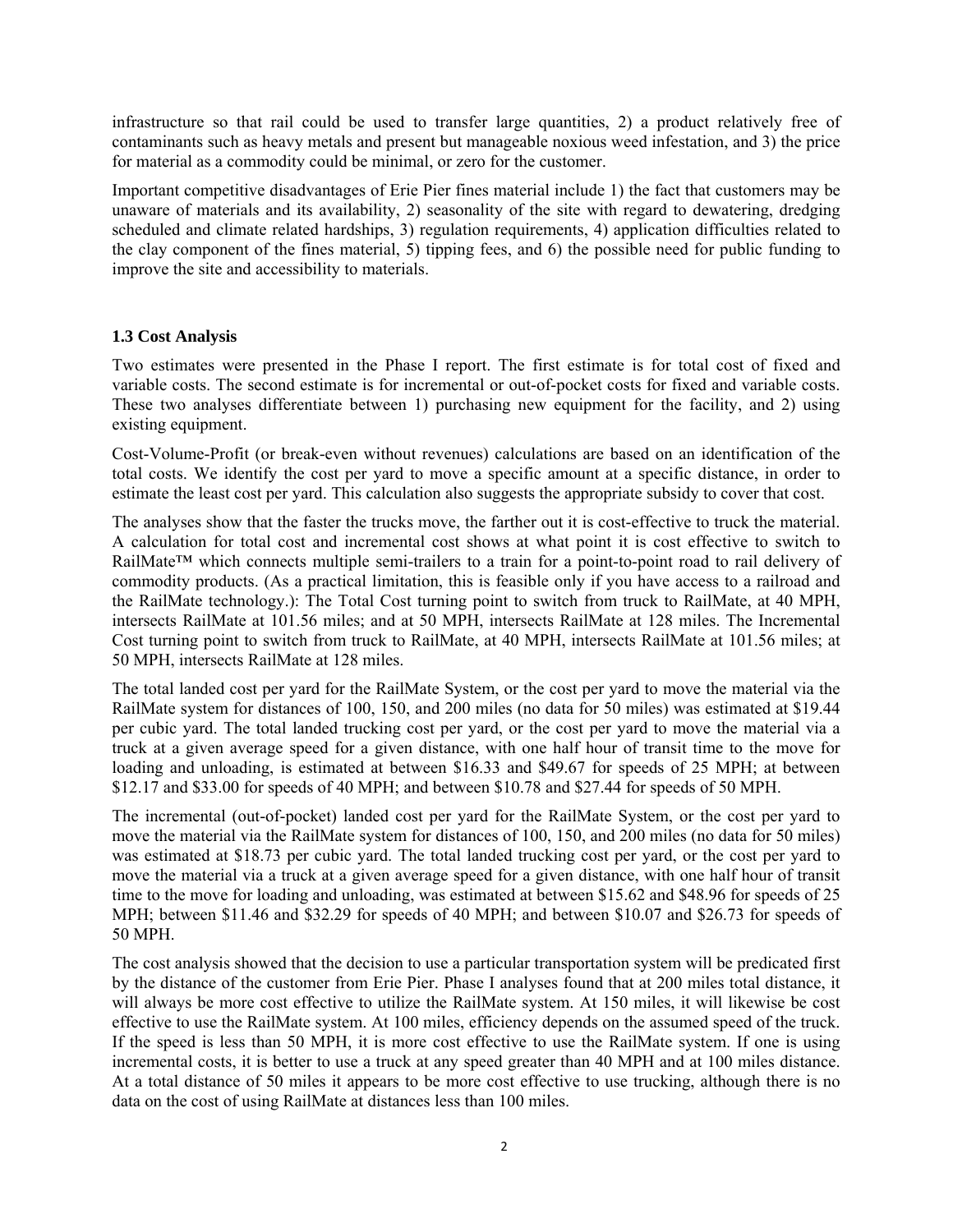The findings of the cost analysis in Phase I were presented as useful for an estimation of least cost alternatives. In evaluating whether to build a new CDF one must first consider the cost of a new facility. The USACE estimates that it would cost (in today's dollars) \$30,000,000 to build a new CDF. However, this cost does not include externality costs, which could double or triple the estimated cost. These external costs are difficult to estimate and can be subjective in nature, and the cost benefit analysis necessary to estimate these external costs is not within the scope of this project. The cost of building a new facility also assumes, perhaps incorrectly, that it would be politically possible to situate a new CDF in the Duluth-Superior Harbor.

Presently there are not more than 1,500,000 cubic yards total of material in the Erie Pier facility. The estimation of least cost could suggest that a realistic scenario would be to remove 100,000 cubic yards per year. This would take a total of 15 years to draw down the quantity in Erie Pier to zero stored on site. Fifteen years is therefore used as the discount period in doing present value calculations. An appropriate discount rate is 4%. This is consistent with historical trends. The most conservative estimate of annual operating costs to remove the 100,000 cubic yards and transport it a total of 200 miles is \$2,673,000 per year.

The Phase I report shows that the present value of an annuity of \$2,673,000 at 4% for 15 years is \$29,719,450. This would indicate that it is slightly less expensive to remove the materials than it is to build a new facility. If one considers externality costs, it is clear that the low-cost alternative is to remove the materials from the site and not wait to build a new facility.

In addition, Phase I also found that the cost of imminent alternatives could include finding low-cost ways to take the current dredged material to other locations. This could assume no additional capital costs, no railroad spur, and no other new technologies except the possible inclusion of RailMate. (In these scenarios, there would be no added fixed costs.)

### **1.4 Conclusions**

The Phase I report considered the usefulness of this study for other Great Lakes ports. It was noted that the Duluth-Superior port may be unique in some ways from other ports. For instance, in the Duluth Harbor, dredged materials are not significantly polluted, the seasonality of port activity is a significant factor, and re-use projects have been already considered and in some cases plans are under discussion.

However, the following points from the Phase I study may be of interest to other ports on the Great Lakes:

- Transportation costs should be considered (almost) the entire cost.
- Feasible customers have competing suppliers.
- Given a CDF with a short remaining life, non-recurring projects of most interest will be long-term projects near the CDF (or new PRF), and include using largest amounts of material (wetlands and habitat creation).
- Timing of opportunities can be crucial; the business cycle of the customer is significant.
- Minimizing transportation time is the most cost effective principle.
- Cost-per-yard shows what the government (or other funder) might be willing to subsidize.
- Assume that choosing customer(s) who will take the maximum yards doesn't compare with the cost saving of using a closest customer.

Finally, without the availability of a complete impact study, it was noted that the largest economic impact may be attributed to a change in how Erie Pier and other Great Lakes ports view CDFs. Erie Pier should be viewed as a Process Re-use Facility, or PRF. This switch would result in turning a current environment disposal problem into an economic impact or benefit. The PDF would generate much more positive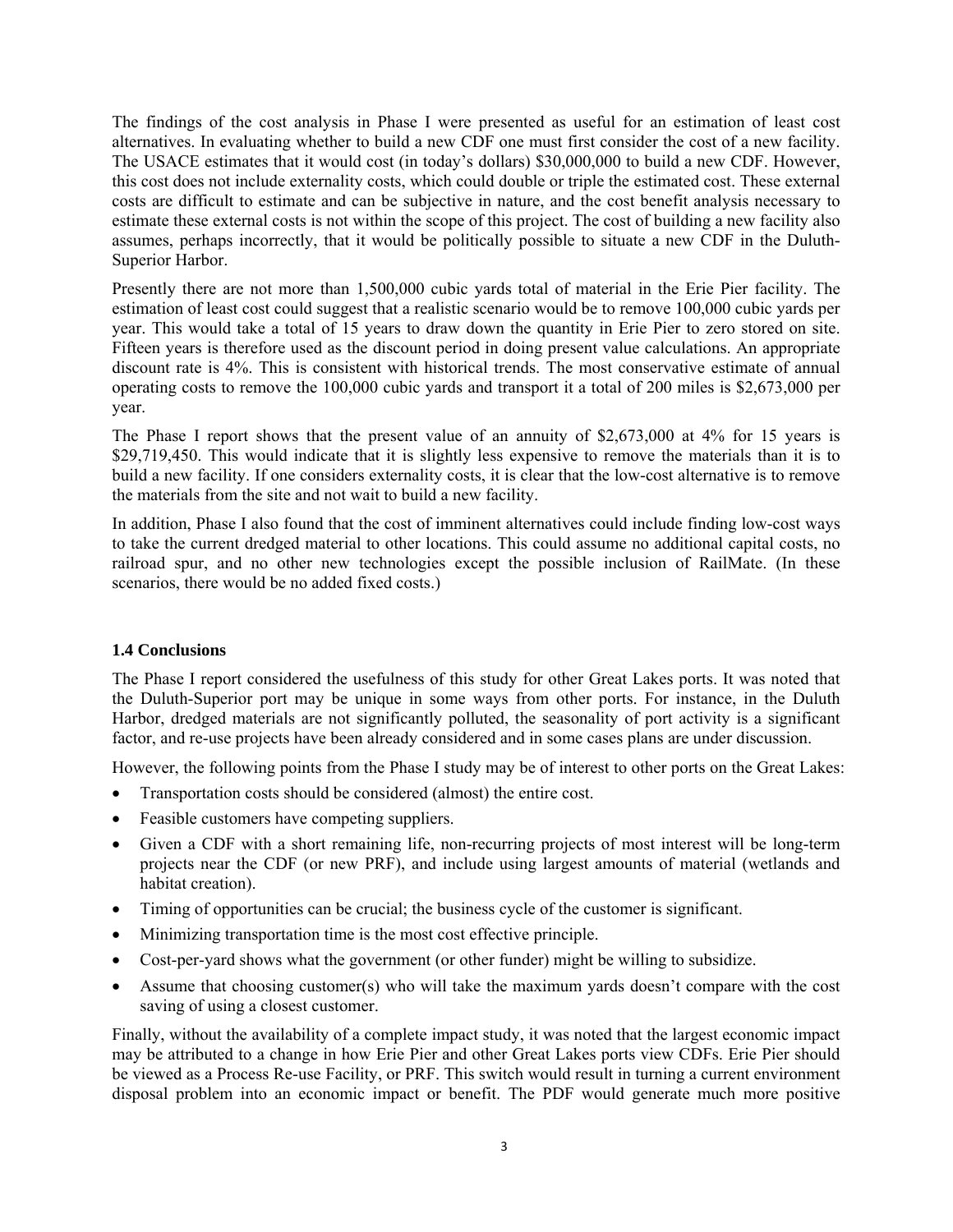economic activities and benefits. The "greening" of the CDF will create products that will meet the demands of the construction, habitat creation and restoration, agriculture, forestry, and mining industries.

Dredging, processing and transporting the Erie Pier materials will generate direct, indirect and induced economic impacts. The direct impacts will be created in the dredging, processing and transportation sectors. Their expenditures will result in new business-to-business spending, or indirect impacts. These indirect impacts would include increased activity in sectors such as fuel supply and maintenance and repair services. In addition, the workers in these impacted industries would spend their wages and create new induced impacts.

A second phase of this project was proposed to model and identify the most cost-effective way(s) to transport dredged materials to customers. The continuing study investigates how to control operating costs for Erie Pier CDF by optimizing the handling and distribution of re-use of dredged material.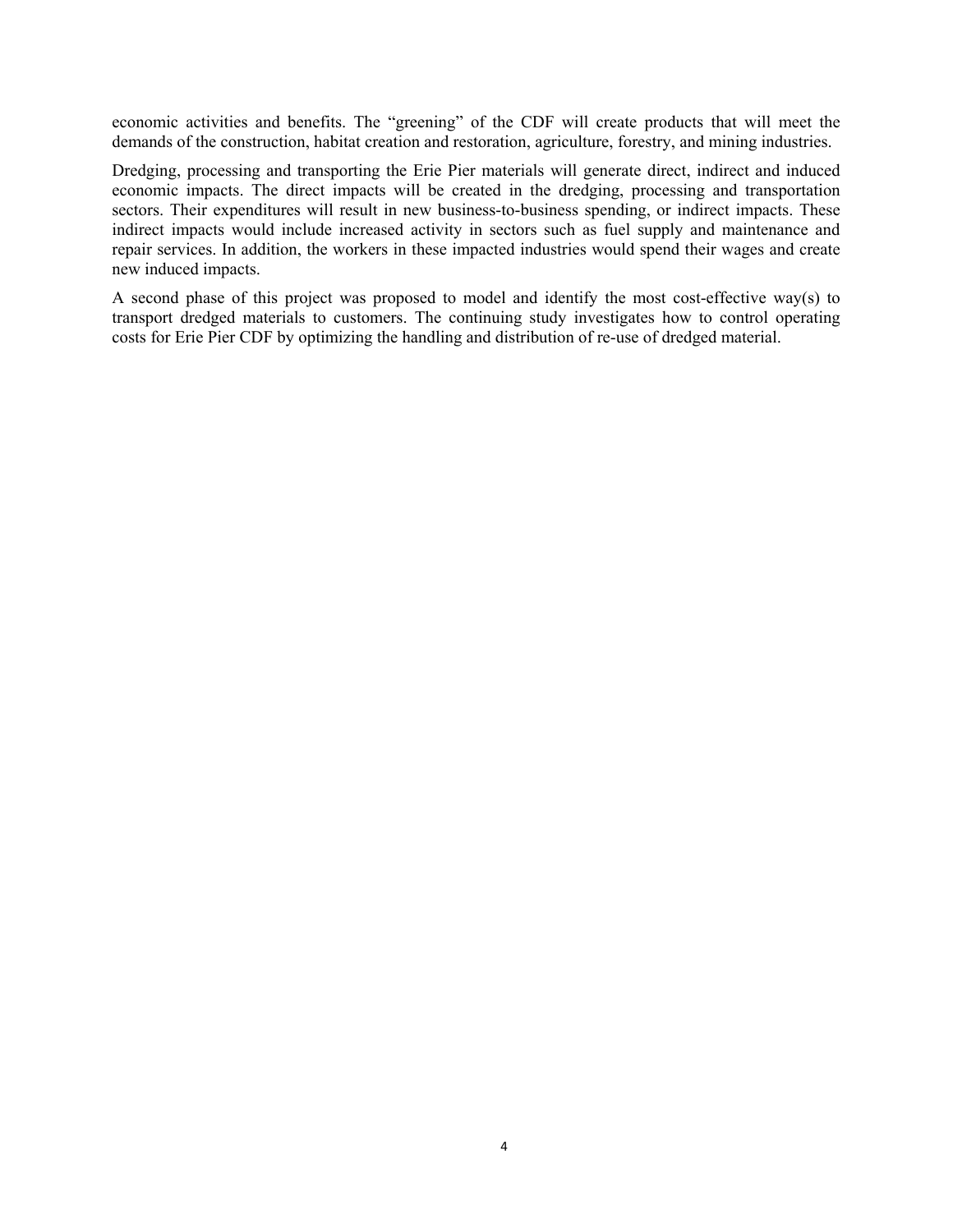# **2. Analysis**

## **2.1 Problem Statement**

The objective of this Phase II project is to determine in what transportation mode the fine materials should be shipped to which customers in order to minimize the overall transportation cost while depreciating most, if not all, of the accumulated and recurring fine materials, in order to turn Erie Pier into a reuse facility. Optimal year-by-year plans that guide the transportation of fine materials to the chosen customers in twenty one years will also be created.

## **2.2 Data Collection and Assumptions**

## 2.2.1 Customer Information

All of the feasible long-term and short-term customers identified in the Phase I project were considered in this project. Table 2.1 lists the long term customers along with their industry sector in relation to their usage of fine materials, distance from each customer to Erie Pier, and each customer's total demand of fine materials. All the long-term customers are considered as non-recurring projects since they have a one-time demand. Table 2.2 lists the short term customers with the same configuration of variables. The single difference is that the short-term customers all have projects that recur yearly, which means the demand is understood to be annual demand.

| <b>Industry Sector</b>   | <b>Customer</b>                                       | <b>Distance from Erie</b><br><b>Pier (Miles)</b> | <b>Total Demand</b><br>(Cubic Yards) |
|--------------------------|-------------------------------------------------------|--------------------------------------------------|--------------------------------------|
| <b>Construction Fill</b> | CN Railroad Ore<br>Docks                              | 22                                               | 900,000                              |
| <b>Construction Fill</b> | Sky Harbor<br>Airport                                 | 7.4                                              | 250,000                              |
| <b>Construction Fill</b> | <b>Hibbard Power</b><br>Plant                         | 28                                               | 1,000,000                            |
| <b>Soil Enrichment</b>   | Wetlands Habitat<br>$21st$ Ave. W<br>Project (Duluth) | 12                                               | 950,000                              |

#### **Table 2. 1 Long‐Term Customer Options**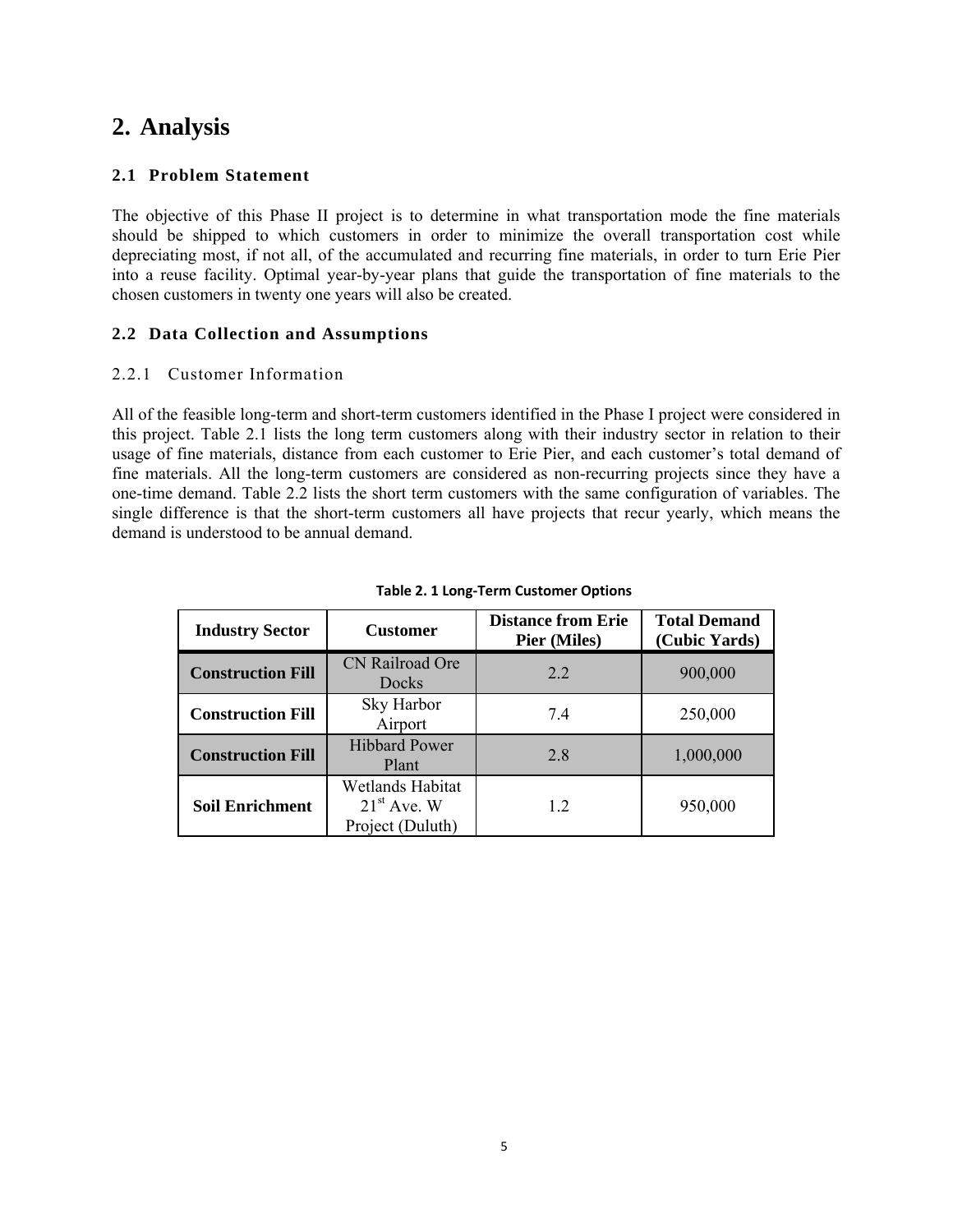| <b>Industry Sector</b>            | <b>Customer</b>                        | <b>Distance from Erie</b><br><b>Pier (Miles)</b> | <b>Annual Demand</b><br>(Cubic Yards) |
|-----------------------------------|----------------------------------------|--------------------------------------------------|---------------------------------------|
| <b>Soil Enrichment</b>            | Wrenshall<br>Farming                   | 22.8                                             | 64,560                                |
| <b>Soil Enrichment</b>            | Floodwood<br>Farming                   | 44.4                                             | 64,560                                |
| <b>Land Fill</b>                  | <b>Wisconsin Waste</b><br>Management   | 4.6                                              | 21,207                                |
| <b>Land Fill</b>                  | Waste<br>Management<br>(Canyon, MN)    | 29.8                                             | 21,207                                |
| <b>Land Fill</b>                  | Waste<br>Management (Elk<br>River, MN) | 163.0                                            | 21,207                                |
| <b>Mine</b><br><b>Reclamation</b> | Keewatin Taconite                      | 81.6                                             | 8,873                                 |
| <b>Mine</b><br><b>Reclamation</b> | <b>United Taconite</b>                 | 60.0                                             | 8,873                                 |

**Table 2. 2 Short‐Term Customer Options**

**Table 2. 3 Additional Information (Waste Management ‐ Canyon, MN)**

| Waste Management (Canyon, MN) Additional Information        |                            |  |
|-------------------------------------------------------------|----------------------------|--|
| <b>Waste Management Land Fill Accommodations per</b><br>Dav | 70 tons (58.1 cubic yards) |  |

The landfill near Canyon, MN is a 100-acre clean industrial/demolition debris landfill. The operation is capable of accepting about 70 tons of material per day. This is shown above in Table 2.3. In the past two years, the Superior landfill has started to charge a tipping fee to Wisconsin Waste Management for each truckload. This fee is approximately \$100 per truckload, as shown in Table 2.4.

**Table 2. 4 Additional Information (Wisconsin Waste Management)**

| <b>Wisconsin Waste Management Additional Information</b> |  |  |
|----------------------------------------------------------|--|--|
| \$100<br><b>Tipping Fee per Truckload</b>                |  |  |

Wrenshall farming is able to apply Erie Pier fines material at a rate of about 50 cubic yards per acre. Additional costs of applying the material into the soil, including labor and equipment, could be about \$55 per acre. Dividing the application cost per acre by the application rate gives an application cost per cubic yard of about \$1.10. Floodwood farming also has additional costs associated with the project, in terms of tillage and seeding. Additional costs per day are \$100. This information is summarized in Tables 2.5 and 2.6.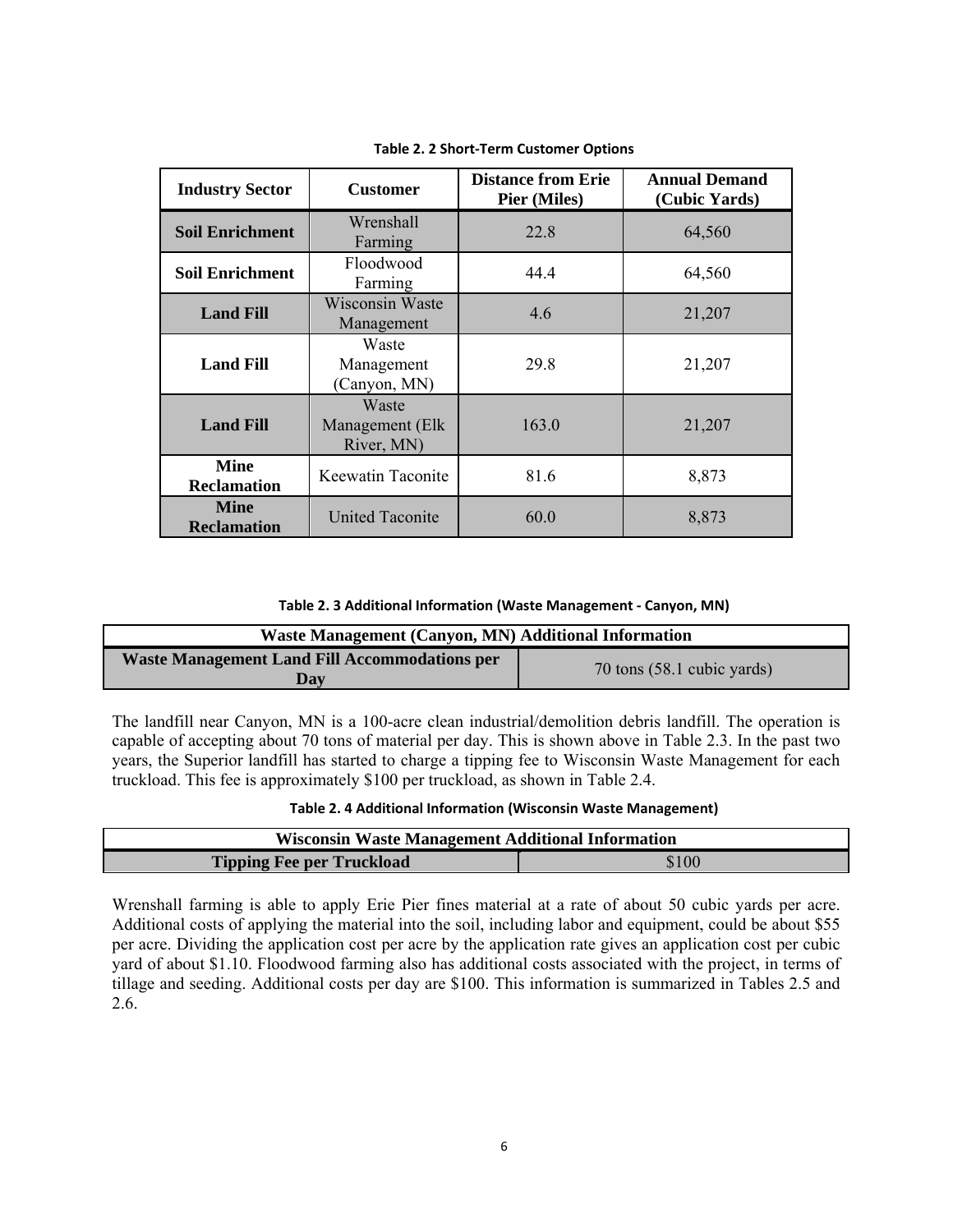| <b>Wrenshall Farming Additional Information</b>     |      |  |
|-----------------------------------------------------|------|--|
| <b>Application Rate (Cubic Yards/Acre)</b><br>50    |      |  |
| <b>Additional Cost to Apply Material (per Acre)</b> | \$55 |  |
| <b>Application Cost (per Cubic Yard)</b>            |      |  |

#### **Table 2. 6 Additional Information (Floodwood Farming)**

| <b>Floodwood Farming Additional Information</b> |       |  |
|-------------------------------------------------|-------|--|
| Tillage and Seeding (Cost per Day)              | \$100 |  |

### 2.2.2 Supply Information at Erie Pier

Table 2.7 shows the estimated volume of both coarse and fine material available annually, as well as the current total accumulation of removable fines at Erie Pier. Also listed is the estimated maximum allowable removal of materials per year. The consumption of fines is of most concern due to the fact that the coarse material (or sand) is a more desirable commodity and the CDF has a history of selling these materials to local contractors for various purposes. Therefore, this project focuses on the removal of fine materials.

| <b>Material</b>                                                       | <b>Recurring Yearly Total</b> | <b>Total Accumulation to Date</b> |  |
|-----------------------------------------------------------------------|-------------------------------|-----------------------------------|--|
| <b>Coarse Material</b>                                                | 48,000 cubic yards            |                                   |  |
| <b>Fines Material</b>                                                 | 50,000 cubic yards            |                                   |  |
| <b>Removable Fines</b>                                                |                               | $1,250,000$ cubic yards           |  |
| Maximum removable of materials per year: 100,000 cubic yards*         |                               |                                   |  |
| Density of fines: 1.29 tons / cubic yard (16.5%-17.5% moisture level) |                               |                                   |  |
|                                                                       |                               |                                   |  |

#### **Table 2. 7 Volume of Dredged Material at Erie Pier**

*\*This assumption was modified later in the analysis part to create different scenarios* 

In addition to the estimation of availability of fines and coarse material at Erie Pier, the density of the fines is assumed to be 1.29 tons/cubic yard at 16.5% to 17.5% moisture level. This is later used to convert between the volume in cubic yards and the weight in tons for various calculations.

## 2.2.3 Transportation and Equipment Cost

Price quotes from two truck companies, Lakehead Trucking and Udeen Trucking, were acquired. Their information is summarized in Tables 2.8 and 2.9. The Lakehead Trucking option offers a basic charge of \$2.25 per cubic yard mile. These trucks can carry various volumes depending on the condition of the material. For example, as shown in Table 2.8, Lakehead trucks can carry 18 cubic yards per load of dry material, 15 cubic yards per load of damp material, and 14 cubic yard per load of wet material.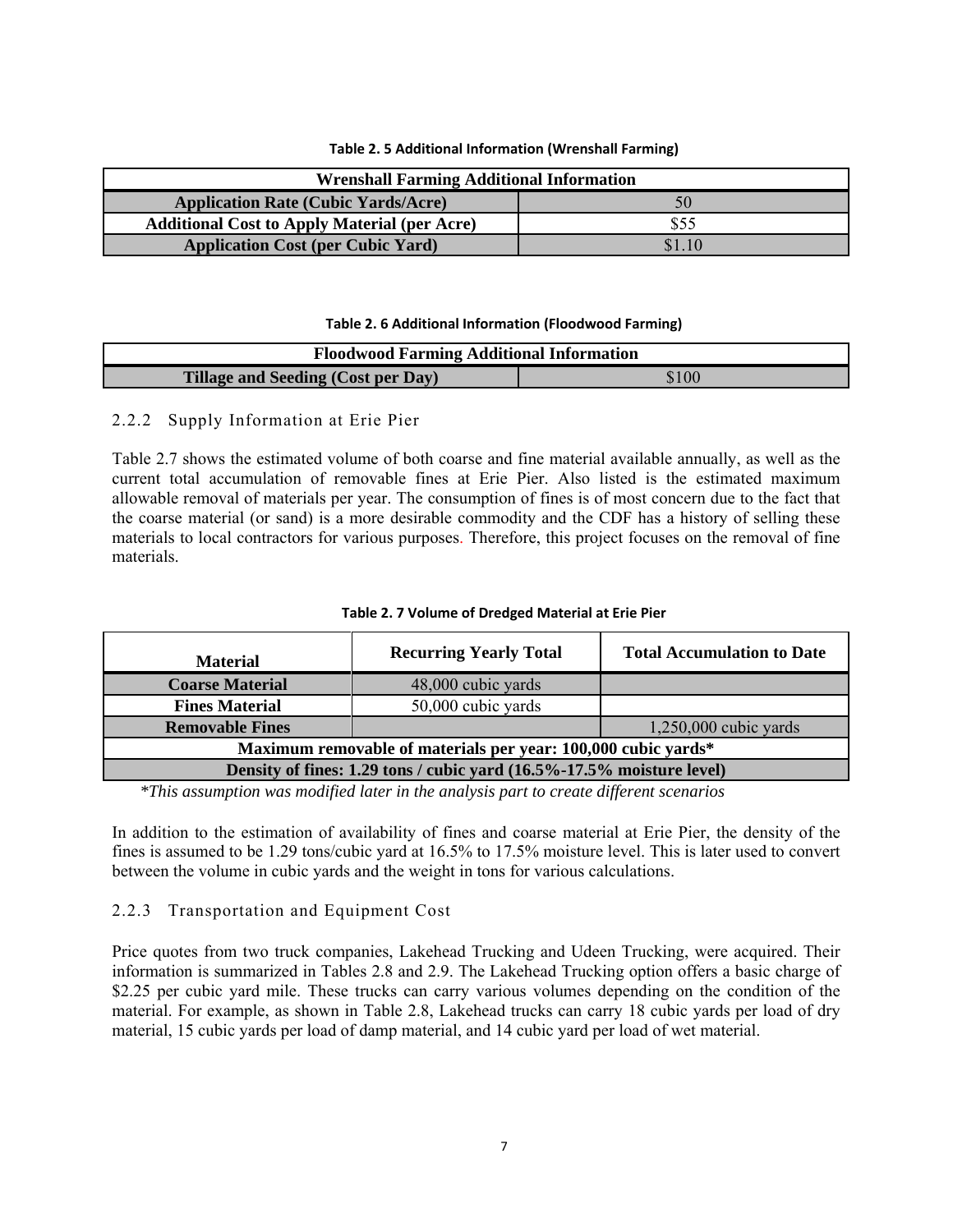| <b>Lakehead Trucking Option</b>                    |                     |    |  |  |
|----------------------------------------------------|---------------------|----|--|--|
| <b>Transportation Costs (per cubic yard mile)</b>  | \$2.25              |    |  |  |
| Capacity (cubic yards per<br>truck load)           | Dry Material        | 18 |  |  |
|                                                    | Damp Material       | 15 |  |  |
|                                                    | Wet Packed Material | 14 |  |  |
| <b>Loading and Unloading Time of Truck (hours)</b> | 0.5                 |    |  |  |
| <b>Transit Costs (at \$100/hour)</b>               | \$50                |    |  |  |
| <b>Miles from Erie Pier</b>                        | 177                 |    |  |  |

#### **Table 2. 8 Lakehead Trucking Information and Costs**

The Udeen Trucking option, shown in Table 2.9, offers two types of trucks, the quad trucks and end dump trucks, each with different basic charges. Like Lakehead Trucking, Udeen Trucking can handle various loads of material. However, this is dependent on the trucking route. Minnesota load restrictions only allow quad trucks to carry 14 cubic yards per load, where end dump trucks can carry 20 cubic yards per load.

## **Udeen Trucking Options (Quad and End Dump)**  *Quad Truck* **Costs Per Hour** 590 **Cubic Yards per Load (Minnesota)** 14 **Cubic Yards Per Load (Wisconsin)** 17 **Loading and Unloading Time of Truck (Hours)** 0.5 **Transit Costs (at \$90/hour)** \$45 *End Dump Truck*  **Costs Per Hour** \$100 **Cubic Yards per Load** 20 **Loading and Unloading Time of Truck (Hours)** 0.5 **Transit Costs (at \$100/hour) \$50 Miles from Erie Pier** 9.3 **Hours from Erie Pier (at 40 MPH)** 0.23

#### **Table 2. 9 Udeen Trucking Information and Costs**

Price quotes for using the RailMate system to transport the fine materials is summarized in Table 2.10. The owner of the RailMate system, American Surface Lines, LLC is willing to haul the dredged materials at a unit cost of \$17/ton to customers located within 30 miles of the rail track, regardless of the total delivery distance.

#### **Table 2. 10 RailMate System Information and Costs**

| <b>RailMate System Option</b>   |          |  |  |
|---------------------------------|----------|--|--|
| Within 30 Miles to a Rail track | \$17/ton |  |  |
| Beyond 30 Miles to a Rail track | No Data  |  |  |

It is assumed that customers are responsible for loading and unloading the material in all the cases. For loading and unloading, bulldozers and loaders will be needed. The estimated cost of equipment purchase and operation are summarized in Table 2.11.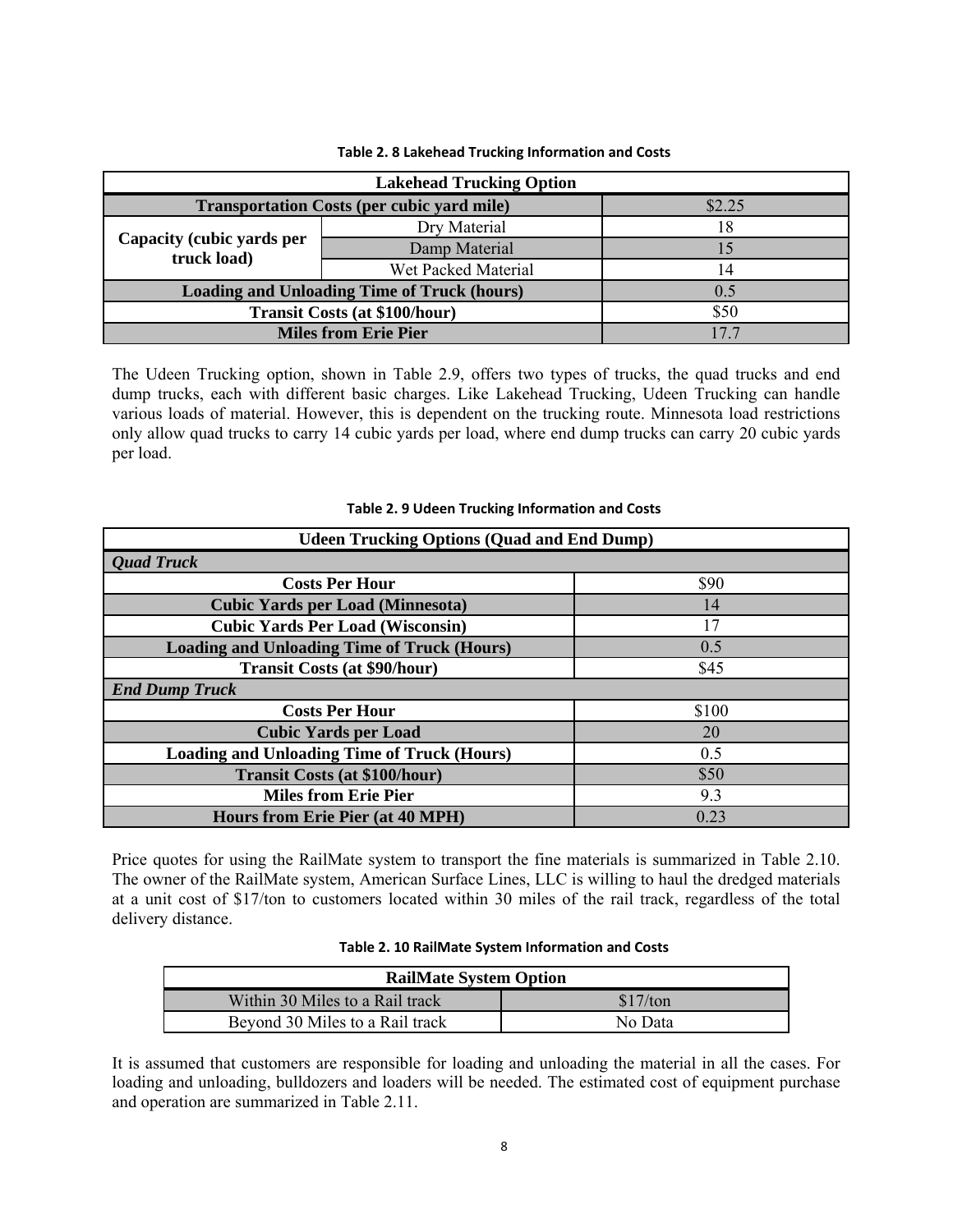| Table 2. 11 Estimation of Landed Cost Using Total Cost Assumptions |  |
|--------------------------------------------------------------------|--|
|--------------------------------------------------------------------|--|

| <b>Fixed and Variable Total Cost Assumptions</b>      |           |  |  |
|-------------------------------------------------------|-----------|--|--|
| <b>Available Bulldozers at Erie Pier</b>              |           |  |  |
| <b>Available Loaders at Erie Pier</b>                 |           |  |  |
| <b>Remaining Useful Life of Existing Bulldozers</b>   | Half      |  |  |
| <b>Remaining Useful Life of Existing Loaders</b>      | Half      |  |  |
| <b>Useful Life of Machines (Hours)</b>                | 12,500    |  |  |
| <b>Bulldozer Purchase Price</b>                       | \$200,000 |  |  |
| <b>Loader Purchase Price</b>                          | \$200,000 |  |  |
| <b>Hourly Operating Costs (Bulldozer and Loader)*</b> | \$110     |  |  |
| <b>Number of Trucks Loaded per Hour</b>               |           |  |  |

*\*Hourly Operating Costs based on "Pay and Benefits" (\$54), "Fuel" (\$24), and "Depreciation (per hour)" (\$32)* 

The hourly operating cost for the bulldozers and the loaders is \$110, which includes operator pay and benefits, fuel, and depreciation. Bulldozers and loaders each cost \$200,000. The useful life of each machine is approximately 12,500 hours. It is assumed that 3 bulldozers and 3 loaders are available at the pier and each has half the useful life remaining.

#### **Table 2. 12 Working Assumptions at Erie Pier**

| <b>Project Working Assumptions</b>                                                                                                   |  |  |  |  |
|--------------------------------------------------------------------------------------------------------------------------------------|--|--|--|--|
| <b>Work Hours per Day</b>                                                                                                            |  |  |  |  |
| $304*$<br><b>Work Days per Year</b>                                                                                                  |  |  |  |  |
| $\mathbf{1} \cdot \mathbf{A}$ $\mathbf{1} \cdot \mathbf{1}$ $\mathbf{1} \cdot \mathbf{1}$<br>1.7777<br>$\mathbf{F} \cdot \mathbf{G}$ |  |  |  |  |

*\*This assumption was modified later in the analysis part to create different scenarios* 

The assumptions made in Table 2.12 correspond to the number of working days per year and the number of hours worked per working day. These values are based on average construction-worker schedules. However, since the accessibility of Erie Pier may not be year round, and to avoid interference with the dredging activities, this assumption is modified in scenario analysis.

### **2.3 Pre-screening of transportation methods**

Initially, three transportation modes (rail plus truck; truck only; and the RailMate system) are evaluated. To simplify the analysis, a pre-screening of these three transportation modes is conducted to eliminate any obviously inferior solutions. This resulted in the elimination of the "rail plus truck" option since it provides an obviously inferior solution to the RailMate option. As compared to RailMate, the rail plus truck option involves the following areas of concern:

- 1) Higher \$/ton unit transportation cost on rail and on road: It is quite difficult to get an accurate quote for the unit cost on rail transportation. However, based on information acquired, it is for sure that such unit cost will be greater than or at least equal to the unit cost of using RailMate.
- 2) Three times of loading and unloading cost: Even though Erie Pier is located very close to rail tracks, materials still need to be loaded to trucks, transported to the rail station, unloaded from the truck, and loaded to the rail cars. Then the materials will be shipped by rail to a rail station that is closest to the customers. Since no customer is located right on a rail station, the materials need to be again unloaded from the rail cars, loaded to the trucks, transported to the customer destination even though this can be very short distance to a few customers, and finally be unloaded from the truck at the destination. Even if a customer currently has a rail track built to go into its facility, it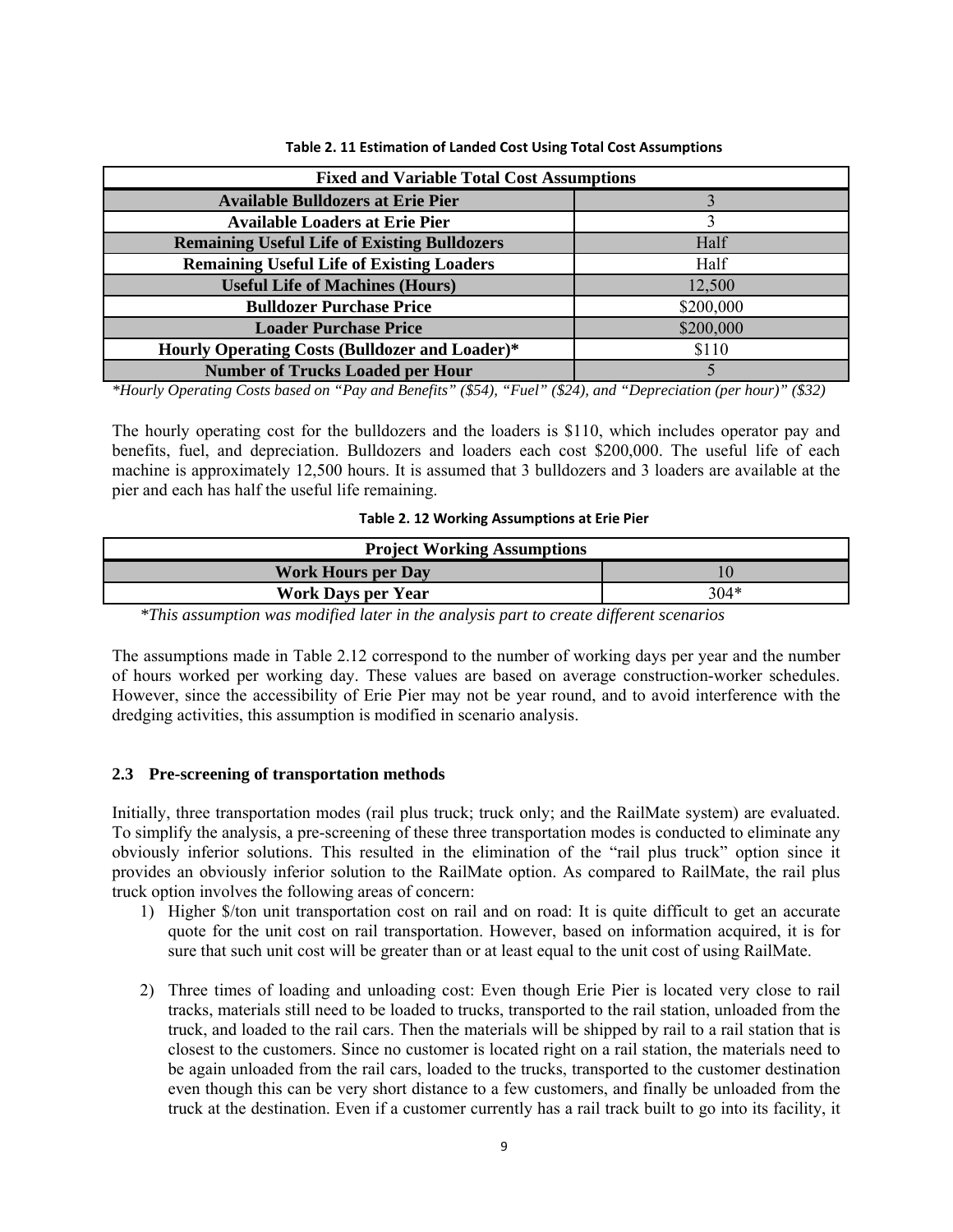is less likely that the ending point of the track is right at where the fine materials will be used. Therefore, the loading and unloading is not avoidable unless the bulldozers and loaders are used to carry the materials to the destination. In this case, the loading and unloading will be two times as compared to using the RailMate system. However, more cost will occur to operate the loading equipment.

- 3) Hidden costs: For example, dealing with truck companies and rail carriers for individual contracts and taking care of the inter-modal scheduling. Getting rate quotes can be difficult, until you get an actual cargo, and can sometimes change on an hourly basis. Conversion into other units can be difficult, given various sizes and types of vehicles. Other costs and transportation impacts to consider are air pollution; fuel costs; wear and tear on roads, highways and bridges; navigating construction detours and traffic congestion; managing noise; special restrictions for heavy trucks traveling within city limits; weather restrictions; and road repairs required for maintenance at Erie Pier.
- 4) High cost of transfer yard: A transfer yard is required if rail cars need to be unloaded and switched to a different track. It is estimated that  $6-18$  million dollars and up to five years are needed to acquire a transfer yard permit. This part will be saved using RailMate instead of rail plus truck option.

The RailMate system is an innovative way of transporting commodities by combining the advantages of truck and rail transportation. American Surface Lines, LLC, has designed bogies that can easily convert an end-dump trailer into a rail car in 8 minutes. It eliminates the high costs involved in the loading and unloading between trucks and rail cars of inter-modal transportation. Since only 132 feet of flat surface is needed to transfer a trailer, the conversion can be done not only at designated rail stations but also at rail track locations that are closer to customers. With this innovative solution, the American Surface Lines, LLC is willing to haul the dredged materials at a unit cost of \$17/ton to customers located within 30 miles of the rail track regardless of the total delivery distance.

### **2.4 Cost Calculation**

With the "rail plus truck" option eliminated, two transportation modes were left in the analysis. Since no obvious comparison conclusion can be drawn at this stage, both options are included in the optimization modeling. Before the modeling stage, the overall transportation costs for each of the potential customers with truck options were identified based on price quotes from the two truck companies, as well as on additional mileage identified from Google Maps. Table 2.13 lists the distance from each customer to Erie Pier and the two truck companies.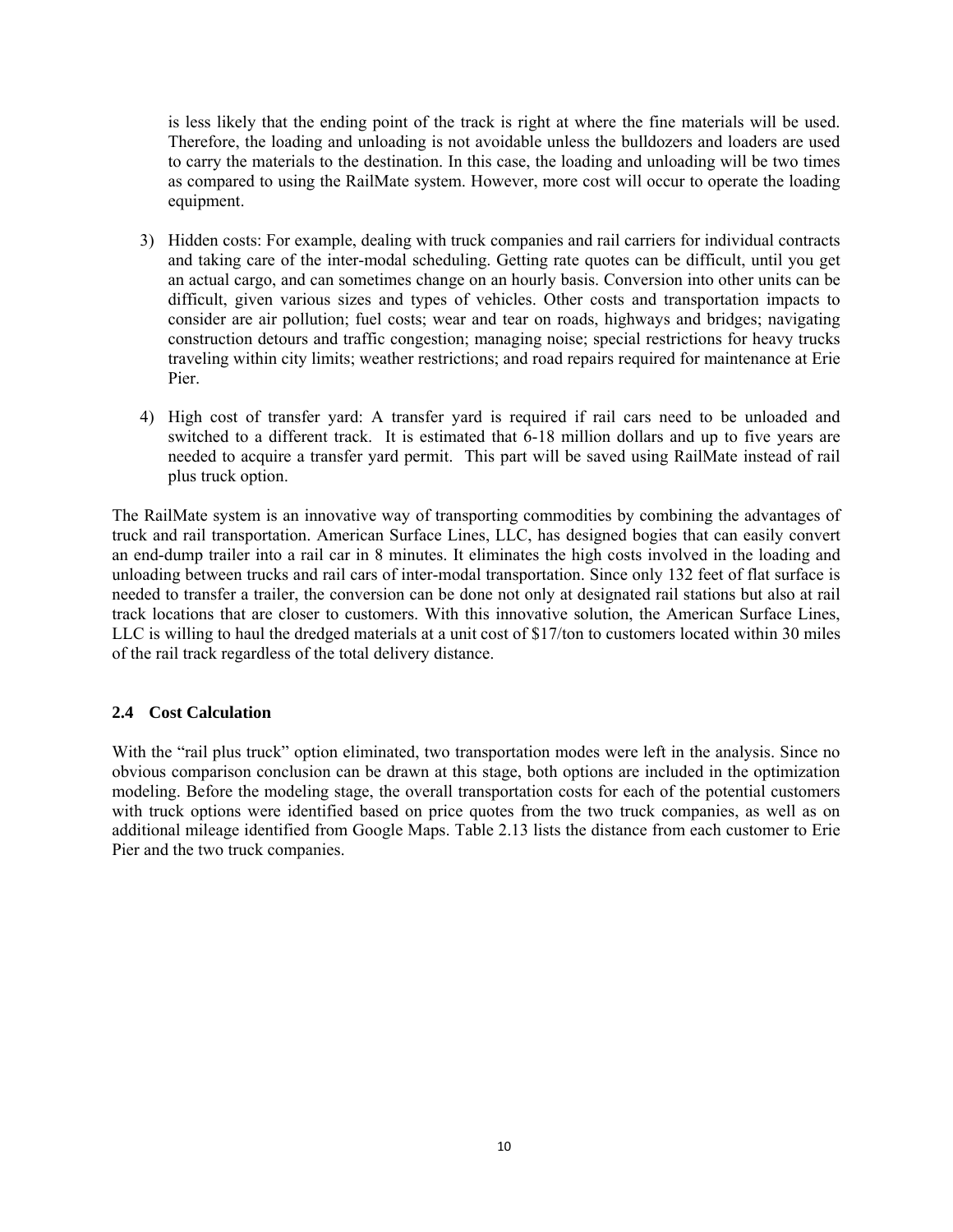|                               | <b>Miles from</b> | <b>Travel</b> | <b>Miles</b> from | <b>Travel</b> | <b>Miles</b> from | <b>Travel</b> |
|-------------------------------|-------------------|---------------|-------------------|---------------|-------------------|---------------|
| <b>Customer List</b>          | <b>Erie Pier</b>  | Time (hr)     | <b>Lakehead</b>   | Time (hr)     | <b>Udeen</b>      | Time (hr)     |
| <b>Keewatin Taconite</b>      |                   |               |                   |               |                   |               |
| (Keetac)                      | 81.6              | 2.04          | 83.9              | 2.10          | 89.0              | 2.23          |
| <b>United Taconite (UTAC)</b> | 60.0              | 1.5           | 55.0              | 1.38          | 64.7              | 1.62          |
| <b>Waste Management</b>       |                   |               |                   |               |                   |               |
| (Superior)                    | 4.6               | 0.12          | 21.0              | 0.53          | 4.3               | 0.11          |
| <b>Waste Management</b>       |                   |               |                   |               |                   |               |
| (Canyon)                      | 29.8              | 0.75          | 23.6              | 0.59          | 33.3              | 0.83          |
| <b>Waste Management (Elk</b>  |                   |               |                   |               |                   |               |
| <b>River</b> )                | 163.0             | 4.08          | 179.0             | 4.48          | 174.0             | 4.35          |
| <b>Floodwood Farmers</b>      | 44.4              | 1.11          | 43.0              | 1.08          | 49.9              | 1.25          |
| <b>Wrenshall Farmers</b>      | 22.8              | 0.57          | 33.1              | 0.83          | 16.5              | 0.41          |
| <b>Sky Harbor Airport</b>     | 7.4               | 0.19          | 11.8              | 0.30          | 14.9              | 0.37          |
| <b>Hibbard Power Plant</b>    | 2.8               | 0.07          | 19.5              | 0.49          | 8.0               | 0.20          |
| <b>CN Railroad Ore Docks</b>  | 2.2               | 0.06          | 19.0              | 0.48          | 8.7               | 0.22          |
| 21st Ave W Project            | 1.2               | 0.03          | 16.0              | 0.40          | 8.9               | 0.22          |

**Table 2. 13 Distance and Travel Time from Customers to Erie Pier and Truck Companies**

Using such information together with the customer demand, workable days per year, workable hours each day, and capacity of each truck option, individual spreadsheets were created to determine the number of trucks that each customer should use to minimize costs and then calculate the cost of serving each customer with each truck option. Due to the assumption that five trucks can be loaded every hour, trucks from Lakehead or Udeen should be transported to Erie Pier in sets of five at one-hour intervals to prevent the occurrence of a bottleneck in the system. Then the number of truckloads required per day to complete the project of each customer was determined. Table 2.14 shows an example of the truck schedule for Wisconsin Waste Management in Superior.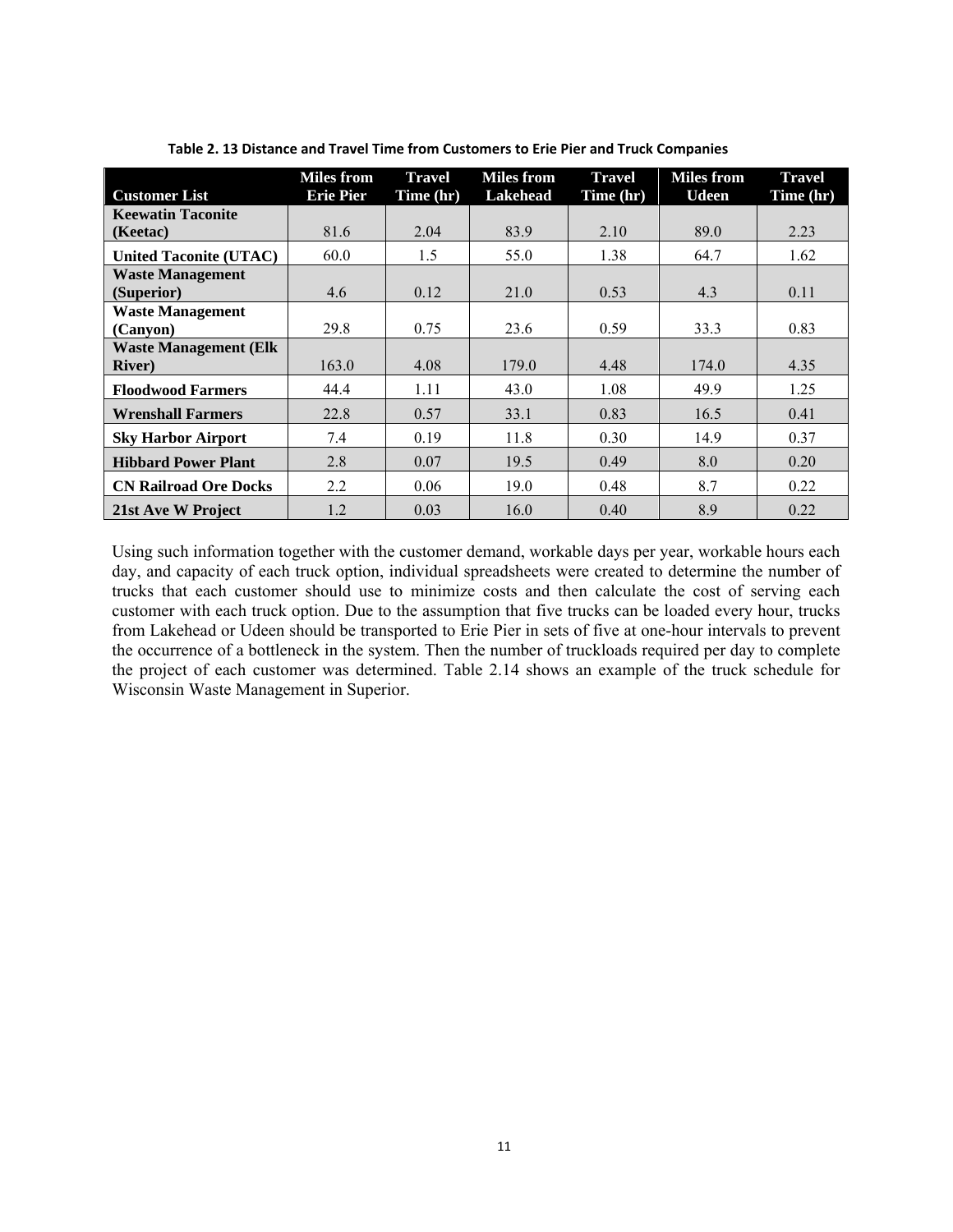|       | Sent from |                | Arrive at WM   | Arrive at | Return to |
|-------|-----------|----------------|----------------|-----------|-----------|
| Time  | Trucking  | Sent from E.P. | (Superior)     | E.P.      | Trucking  |
| 8:00  | 5         |                |                |           |           |
| 8:30  |           |                |                |           |           |
| 9:00  |           | 5 (Udeen)      | 5 (Udeen)      |           |           |
| 9:30  |           | $5$ (LH)       | $5$ (LH)       |           |           |
| 10:00 |           |                |                | 5 (Udeen) |           |
| 10:30 |           |                |                | $5$ (LH)  |           |
| 11:00 |           | 5 (Udeen)      | 5 (Udeen)      |           |           |
| 11:30 |           | $5$ (LH)       | $5$ (LH)       |           |           |
| 12:00 |           |                |                | 5 (Udeen) |           |
| 12:30 |           |                |                | $5$ (LH)  |           |
| 1:00  |           | 5 (Udeen)      | 5 (Udeen)      |           |           |
| 1:30  |           | $5$ (LH)       | $5$ (LH)       |           |           |
| 2:00  |           |                |                | 5 (Udeen) |           |
| 2:30  |           |                |                | $5$ (LH)  |           |
| 3:00  |           | 2 to 5 (Udeen) | 2 to 5 (Udeen) |           |           |
| 3:30  |           | 2 to 5 $(LH)$  | 2 to 5 (LH)    |           |           |
| 4:00  |           |                |                |           | 5 (Udeen) |
| 4:30  |           |                |                |           |           |
| 5:00  |           |                |                |           | $5$ (LH)  |
| 5:30  |           |                |                |           |           |
| 6:00  |           |                |                |           |           |

**Table 2. 14 Truck Schedule Example of Serving Wisconsin Waste Management in Superior**

Based on this information and the total demand of each customer, the total number of trucks required to complete each project can be determined. As a result, the total transportation cost using each truck option can also be calculated. Based on the assumption that only one transportation method will be used for each project to avoid multiple contracts with different companies, the total cost for completing each project using each transportation option was determined individually. To determine the transportation cost of shipping the fines to customers using RailMate, customer demand in cubic yard was converted to tons based on the density of the material since RailMate charge by \$/ton. Then each customer was located on Google map to make sure that all of them are within 30 miles to a rail track.

[The spreadsheets used to calculate the transportation cost for each individual customer with each transportation option, and maps showing each individual customer and the close-by rail track are available on request.]

Since RailMate charges by \$/ton to transport the dredged materials from Erie Pier to the customers' locations, the company will take care of the scheduling of truck drivers for the road transportation part. Therefore, we don't need to do the same kind of scheduling analysis as what we did for the trucking option.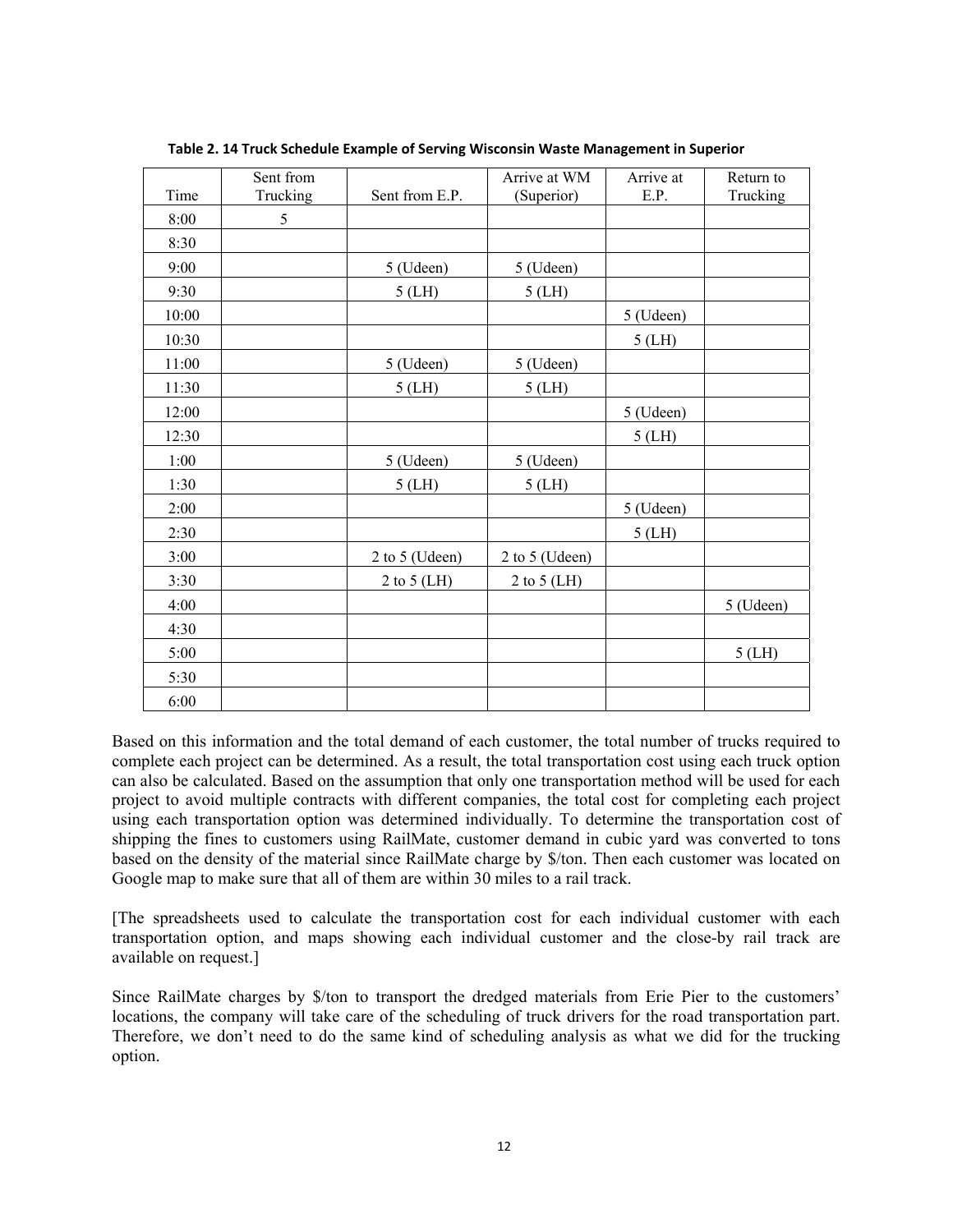Several customers, such as CN Railroad Ore Docks, Hibbard Power Plant, 21<sup>st</sup> Ave W. Project, and Wisconsin Waste Management in Superior, are located within 10 miles of Erie Pier, and no rail transportation is really needed. Since the unit transportation price quoted from the truck companies and the RailMate company are in different formats—one is charged at \$/hour of driving time and the other \$/ton of material shipped—a direct comparison between the two transportation methods is not obvious. Therefore, the model includes RailMate as a possible transportation option for all projects. In case RailMate is suggested as the optimal transportation option for any short-distance projects, RailMate only needs to contract drivers to perform road transportation, and rail transportation and changing gears can be avoided. Or the same project(s) can be served by a truck company if the same or a better bargain can be agreed on.

## **2.5 Model Building**

The next step involved building optimization models to identify the best combination of projects, the optimal number of recurring years for any chosen short-term recurring projects, and the shipping plan in each year, to minimize the overall project costs while diminishing most of the fine materials. Transportation costs calculated in the previous section, as well as the additional equipment and project costs are used in calculating the total project costs and determining the optimal transportation plan. The optimization modeling was separated into two stages, with the first stage identifying which customers to serve and by what transportation mode and the second stage determining the year-by-year transportation plan. This was to avoid using a non-liner programming model in which the global optimal solution is not guaranteed.

## **2.5.1 Stage 1 Model**

The decision variables for this problem consist of  $X_{ii}$  and  $Y_i$ , both of which are binary variables. The subscript "i" is represented by values 1 through 11 in accordance to the project options. The "j" subscript is defined as 1 to 3 by each of the trucking options, plus 4 representing the RailMate system, respectively. If  $X_{ii}$  is equal to 1, then the project option "i" is selected and fines will be shipped to this customer by transportation option "j." If an X variable is equal to zero, then project option "i" and its corresponding transportation option "j" are not selected. If  $Y_i$  is equal to 1, then project "i" is selected, and if it equals to 0, then the project is not selected. Other important variables include:  $C_{ii}$ , which represents the total transportation costs for project option "i" with transportation option "j;"  $N_i$ , the minimum number of years to complete project "i", based on the demand of project "i" and the maximum amount of cubic yards that can be removed in each year; D<sub>i</sub>, the total cubic yards of material demanded by each project I; and TLij, the number of truckloads needed for project i serving with truck option j.

The objective function is to minimize the overall costs for all projects selected. It consists of multiple types of costs, including the following: transportation costs, operating costs, equipment costs, loading costs, and other additional costs for specific projects. The first set of costs is the transportation costs (trucking or RailMate) for each selected project and trucking/rail option. Each transportation option that is selected has a corresponding total cost associated with that option. Since the transportation costs have been defined in the preparation stage, they are readily usable and are referred to in the models.

The operating costs of the bulldozers and loaders and the minimum number of years they will operate for the selected project are calculated in this stage. The hourly cost to run this equipment is \$110 which includes pay and benefits, fuel, and depreciation per hour. It was assumed that each piece of equipment will operate for 10 hours a day and will run for approximately 304 days a year which was determined by six-day work weeks minus 8 holidays. It was also assumed that there needs to be at least 3 bulldozers and 3 loaders at all times in order to load 5 trucks/trailers per hour. Each new bulldozer or loader costs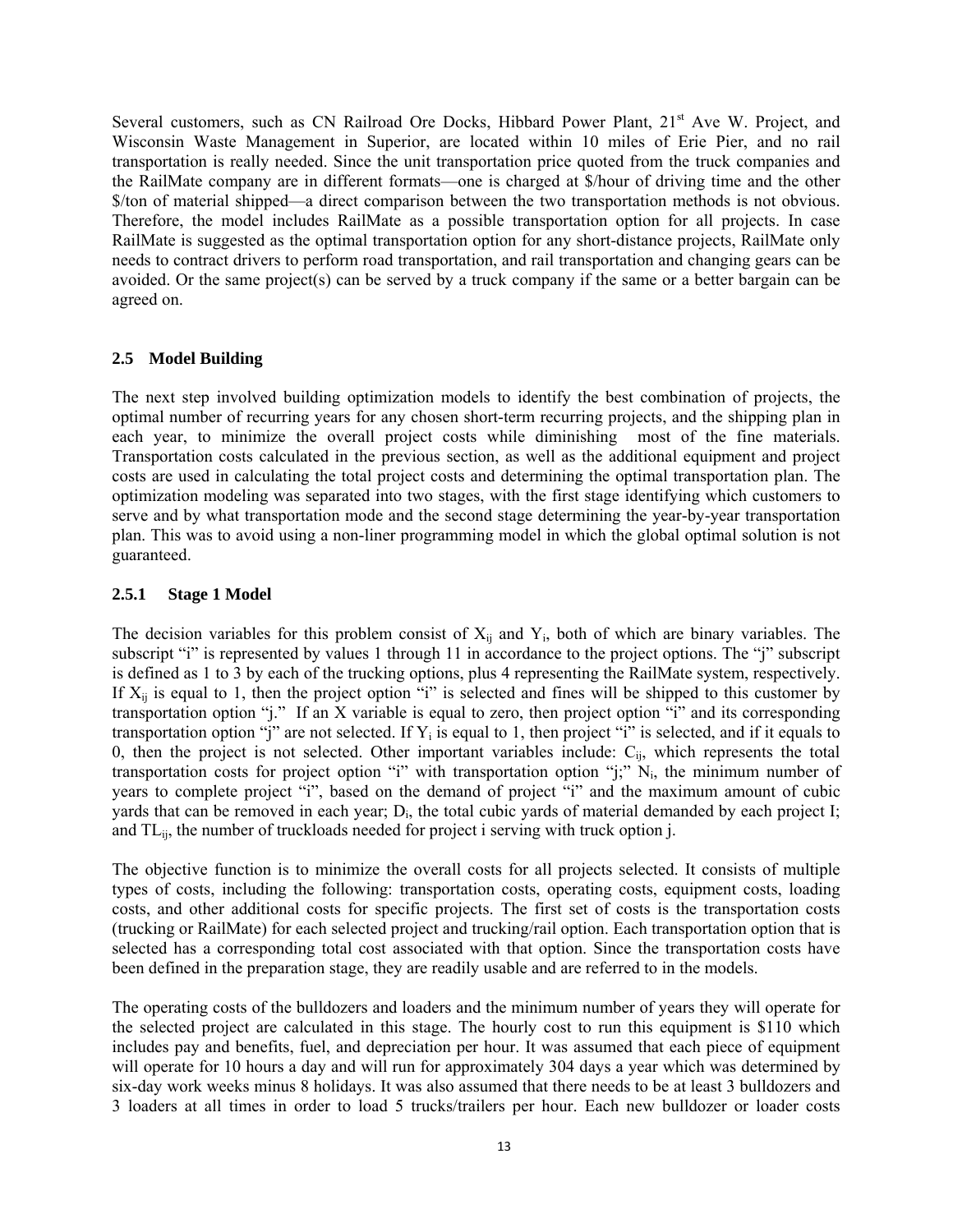\$200,000 and has a useful life of 12,500 hours. The three bulldozers and three loaders that are currently on hand were assumed to have half their operating life left. In addition to the cost to operate the bulldozers and loaders, an incremental loading cost \$1.73 per cubic yard is also assumed based on calculations in Phase I of this project. Additional possible costs include: Wisconsin Waste Management has an additional cost known as a tipping fee which consists of \$100 extra charge per truckload for the corresponding project; The Wrenshall farming project has an additional cost of \$1.10 per cubic yard; The Floodwood farming project has an additional cost for tillage and seeding of \$100 per year.

There are many constraints that need to be met for this problem based on the cost analysis and other assumptions made for the defined scope. The first constraint is that the total cubic yards of fine material from all selected project option needs to be greater than or equal to 90% of the total fine material (current fines plus recurring) so that most of the fine material will be eliminated. An additional constraint to this situation is that the total cubic yards must be less than or equal to the total accumulated fine materials since it is not possible to transfer more material than is available. According to the project assumptions, Erie Pier can select multiple long-term projects which means that the sum of  $Y_i$  is greater than or equal to one where "i" is 8 to 11. The remaining materials after the long-term project will be taken care of by the short-term projects. This means the sum of all the short-term projects  $Y_i$ , where "i" is 1 to 7, needs to be greater than or equal to zero. It was also assumed that one trucking option, or RailMate system if applicable, would be used per selected project to avoid multiple contracts with different transportation companies. Therefore, the sum of each transportation option for each corresponding project option has to be less than or equal to one. There are two sets of linking constraints for this project that apply to each of the 11 potential projects. The first set of linking constraints is set for when a project is chosen  $(Y_i)$  equals 1), and then the best trucking option is chosen. If a trucking option is not chosen, then the truck option is equal to zero. The second set of linking constraints is used to ensure that each selected project has some form of transportation. This means that if project "i" is selected, the sum of each transportation option for that project has to be equal to 1. Otherwise, if the project is not chosen then the sum of the transportation options has to be zero. The model formulation of these decision variables, objective function, and constraints are presented below.

### Decision Variables:

 $X_{ij} = 1$  if Project i is selected to be served by Truck option j  $X_{ij} = 0$  if Project i is not selected to be served by Truck option j  $Y_i = 1$  if Project i is selected  $(i = 1 - 11)$  $Y_i = 0$  if Project i is not selected  $(i = 1 - 11)$  $i = 1 - 11$  $1 =$  Keewatin Taconite (Keetac)  $2 =$  United Taconite (UTAC)  $3 =$  Wisconsin Waste Management  $4 =$  Waste Management (Canyon, MN)  $5 =$  Waste Management (Elk River, MN)  $6 =$  Wrenshall Farmers  $7 =$  Floodwood Farmers  $8 = 21$ st Ave. W Project  $9 = CN$  Railroad Ore Docks  $10 =$  Hibbard Power Plant  $11 =$  Sky Harbor Airport  $j = 1 - 4$  $1 =$  Lakehead Trucking  $2 = U$ deen (Quad)Trucking  $3 = U$ deen (End – Dump)Trucking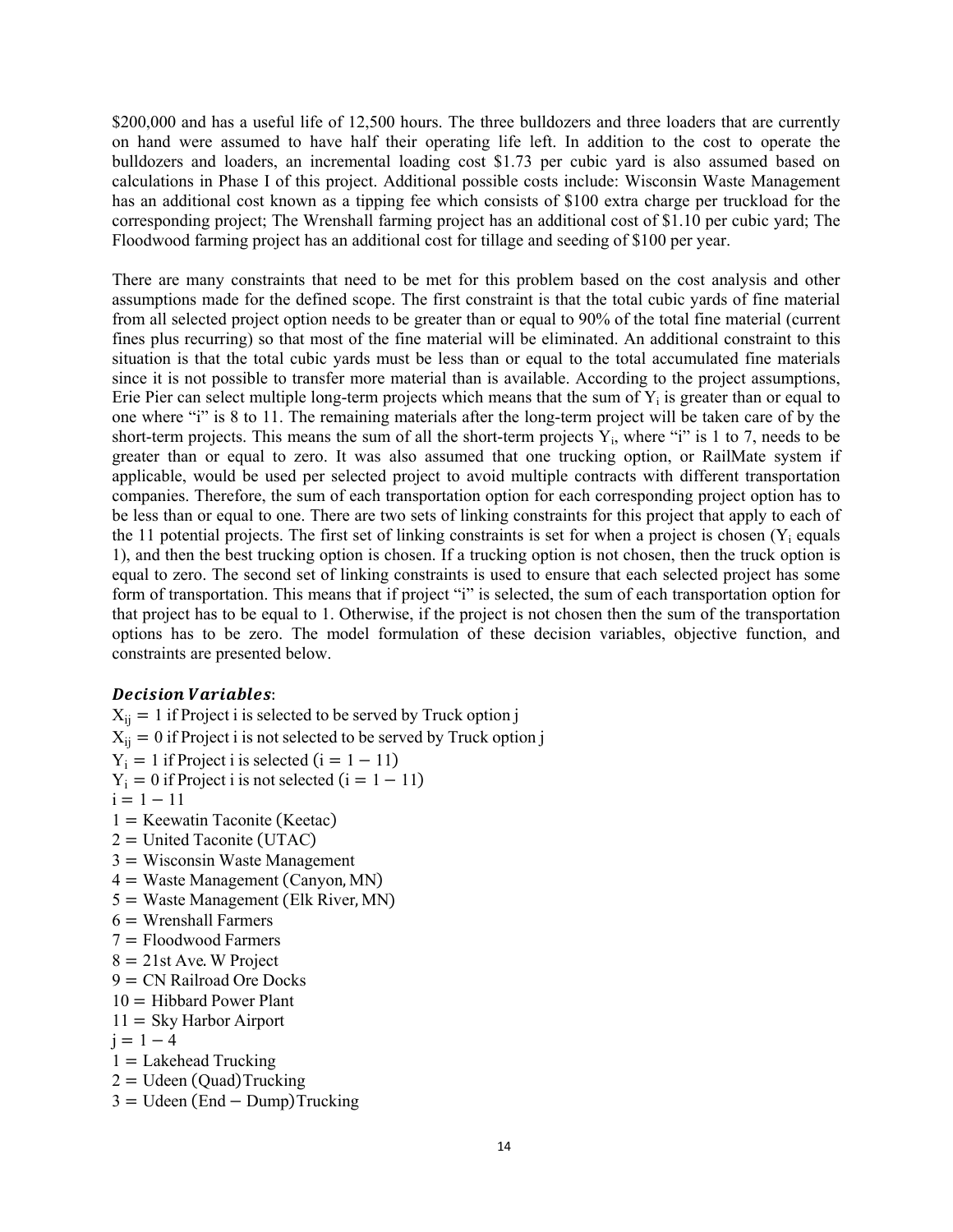$4 =$  RailMate System

Additional Variables:

C<sub>ij</sub> = Total Transportation Costs for Project i served by Transportation Option j  $(i = 1 - 11, j = 1 - 4)$  $N_i$  = Minimum Number of Years to Complete Project i  $(i = 1 - 11)$  $D_i$  = Anual Demand of Fine Materials for Recurring Project i in Cubic Yards ( $i = 1 - 7$ )  $D_i$  = Total Demand of Fine Materials for Project i in Cubic Yards  $(i = 8 - 11)$ TL<sub>ij</sub> = Number of Truckloads required for Project i  $(i = 1 - 11)$  Served by Truck Option j  $(j = 1 - 3)$  $R_i$  = Number of Recurring Years for Project i  $(i = 1 - 7)$  $TY = Total Number of Years to Complete Selected Projects$  $MCY = Maximum$  removable of Fines per Year

#### Objective Function:

MIN: 
$$
\left(\sum_{j=1}^{4} \sum_{i=1}^{11} C_{ij} \times X_{ij}\right) + \left((110 \times 10 \times 304) \times \sum_{i=1}^{11} N_{i} \times Y_{i}\right) + 2
$$
  
  $\times \left(200,000 \times \frac{(\sum_{i=1}^{11} N_{i} \times Y_{i}) \times 10 \times 304) - 3 \times 6,250}{12,500}\right) + (100 \times (TL_{31} + TL_{32} + TL_{33}) \times Y_{1}) + (1.10 \times D_{6} \times Y_{6}) + (100 \times N_{7} \times Y_{7}) + \left(1.73 \times \sum_{i=1}^{11} D_{i} \times Y_{i}\right)$ 

## **Constraints**

Subject to:

$$
0.90 \times (1,250,000 + (50,000 \times TY)) \le \sum_{i=1}^{11} D_i \times Y_i \le (1,250,000 + (50,000 \times TY))
$$
  
\n
$$
0 \le Y_1 - X_{1,1} \le 1 \qquad 0 \le Y_1 - X_{1,2} \le 1 \qquad 0 \le Y_1 - X_{1,3} \le 1 \qquad 0 \le Y_1 - X_{1,4} \le 1
$$
  
\n
$$
0 \le Y_2 - X_{2,1} \le 1 \qquad 0 \le Y_2 - X_{2,2} \le 1 \qquad 0 \le Y_2 - X_{2,3} \le 1 \qquad 0 \le Y_1 - X_{2,4} \le 1
$$
  
\n
$$
0 \le Y_3 - X_{3,1} \le 1 \qquad 0 \le Y_3 - X_{3,2} \le 1 \qquad 0 \le Y_3 - X_{3,3} \le 1 \qquad 0 \le Y_1 - X_{3,4} \le 1
$$
  
\n
$$
0 \le Y_4 - X_{4,1} \le 1 \qquad 0 \le Y_4 - X_{4,2} \le 1 \qquad 0 \le Y_4 - X_{4,3} \le 1 \qquad 0 \le Y_1 - X_{4,4} \le 1
$$
  
\n
$$
0 \le Y_5 - X_{5,3} \le 1 \qquad 0 \le Y_5 - X_{5,4} \le 1 \qquad 0 \le Y_6 - X_{6,3} \le 1 \qquad 0 \le Y_1 - X_{6,4} \le 1
$$
  
\n
$$
0 \le Y_6 - X_{6,1} \le 1 \qquad 0 \le Y_7 - X_{7,2} \le 1 \qquad 0 \le Y_6 - X_{6,3} \le 1 \qquad 0 \le Y_1 - X_{7,4} \le 1
$$
  
\n
$$
0 \le Y_8 - X_{8,1} \le 1 \qquad 0 \le Y_8 - X_{8,2} \le 1 \qquad 0 \le Y_9 - X_{7,3} \le 1 \qquad 0 \le Y_1 - X_{7,4} \le 1
$$
  
\n
$$
0 \le Y_9 - X_{9,1} \le 1 \qquad 0 \le Y_9 - X_{9,
$$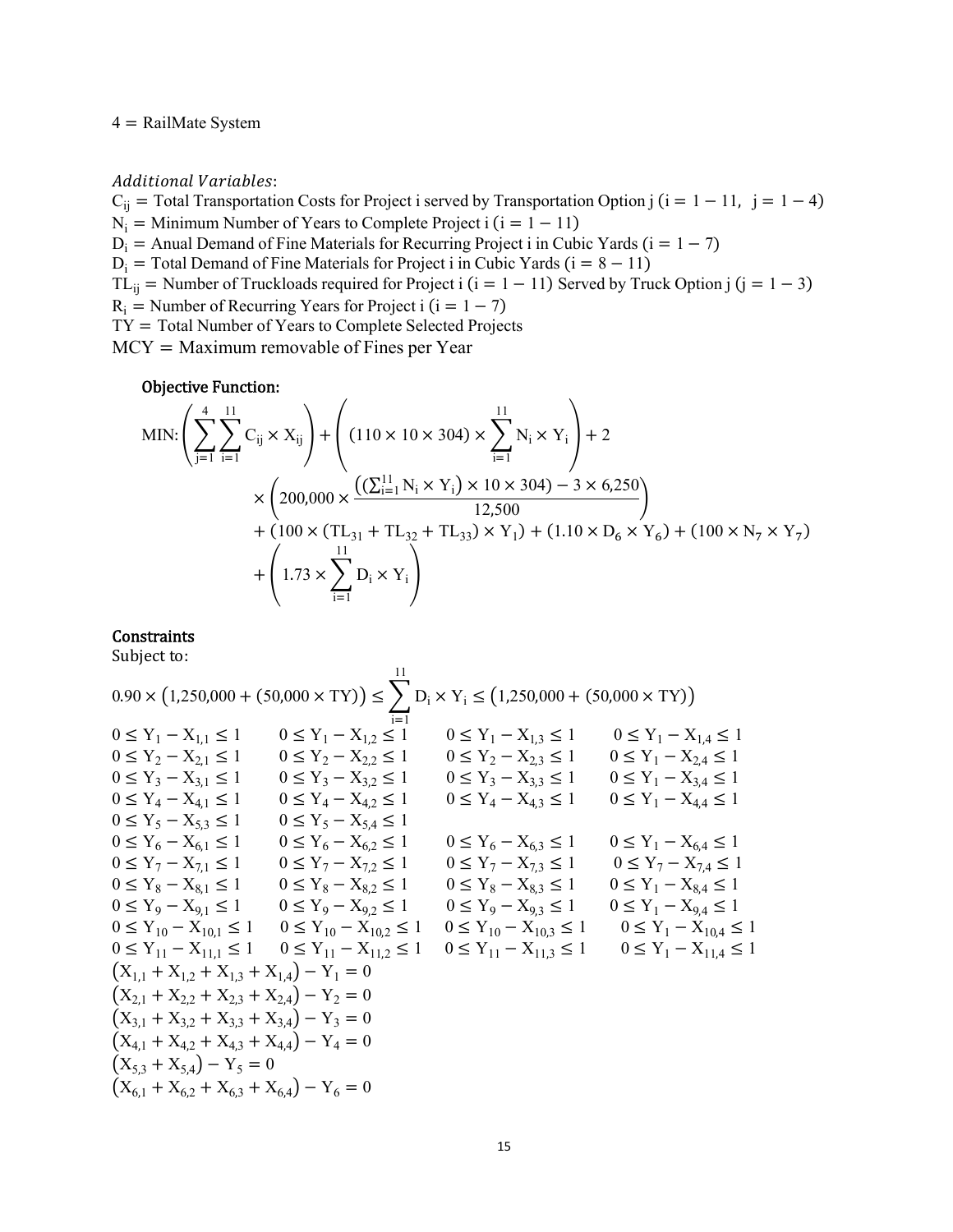$(X_{7,1} + X_{7,2} + X_{7,3} + X_{7,4}) - Y_7 = 0$  $(X_{8,1} + X_{8,2} + X_{8,3} + X_{8,4}) - Y_8 = 0$  $(X_{9,1} + X_{9,2} + X_{9,3} + X_{9,4}) - Y_9 = 0$  $(X_{10,1} + X_{10,2} + X_{10,3} + X_{10,4}) - Y_{10} = 0$  $(X_{11,1} + X_{11,2} + X_{11,3} + X_{11,4}) - Y_{11} = 0$  $N_i = D_i/MCY$  $X_{ii}$ ,  $Y_i$  Binary 2.5.2 Stage 2 Model

Based on results from the stage 1 model, a second stage model was built to create the year-by-year plan that guides the shipment of fines to each identified customer in each chosen year. Decision variables for this model include  $CY_{ijk}$  and  $Z_{ijk}$ ; the first representing the total cubic yards for non-recurring projects and the latter representing the recurring projects as a binary variable.  $CY_{ijk}$  is the total cubic yards of fine materials shipped for project option "i" with transportation option "j" during year "k". The  $Z_{ijk}$  variable is binary and defines if a recurring project is selected in year "k:" If it equals to "1", the recurring project is chosen; if it equals "0", it is not selected.

Besides the variables defined in the previous model, additional variables used include: unit transportation cost of shipping by truck or RailMate, denoted as  $C_{ij}$ , and the maximum level of removable fines in year k, denoted as  $MCY_k$ . The real interest rate, which includes inflation and interest, is assumed to be 4.0%.

The objective function is to minimize the present value of the total transportation and material handling costs. The first constraint ensures that the total removed fines in a given year do not exceed the maximum removable fines. It must also be guaranteed that the customer demand is met. Therefore, constraints are set in place to make sure that the sum of fines transported to a certain long term customer in all the chosen years equals to such customer's demand, and the fines transported to a recurring customer in a certain year either equals to zero or the demanded amount. Since the results from stage one suggest that for each chosen short-term customer, the optimal recurring year is five, therefore, an additional constraint guarantees that the number of recurring years for each short-term customers is five.

The model formulation of the decision variables, objective function, and constraints are presented below. Decision Variables:

 $CY_{ijk}$  = Total Cubic Yards of Fines for Project i with Transportation Option j during year k  $Z_{ijk} = 1$  if Project i with Transportation Option j is selected in year k  $Z_{ijk} = 0$  if Project i with Transportation Option j is not selected in year k  $C_{ii}$  = Unit Cost for Project i with Transportation Option j  $MCY_k =$  Maximum Removable Fines in year k  $i =$ Real interest rate (inflation + interest) – assumed to be 4.0%  $D_i$  = Anual Demand of Fine Material for Recurring Project i in Cubic Yards  $R_i$  = Number of Recurring Years for Project i  $TY = Total Number of Years to Complete Selected Projects$  $E = Total Equipment Costs$  $N_i$  = Minimum Number of Years to Complete Project Option i  $(i = 1 - 11)$  $A = Total Additional Costs$  $L = \text{Total Loading Costs}$ Where  $i = 1 - 11$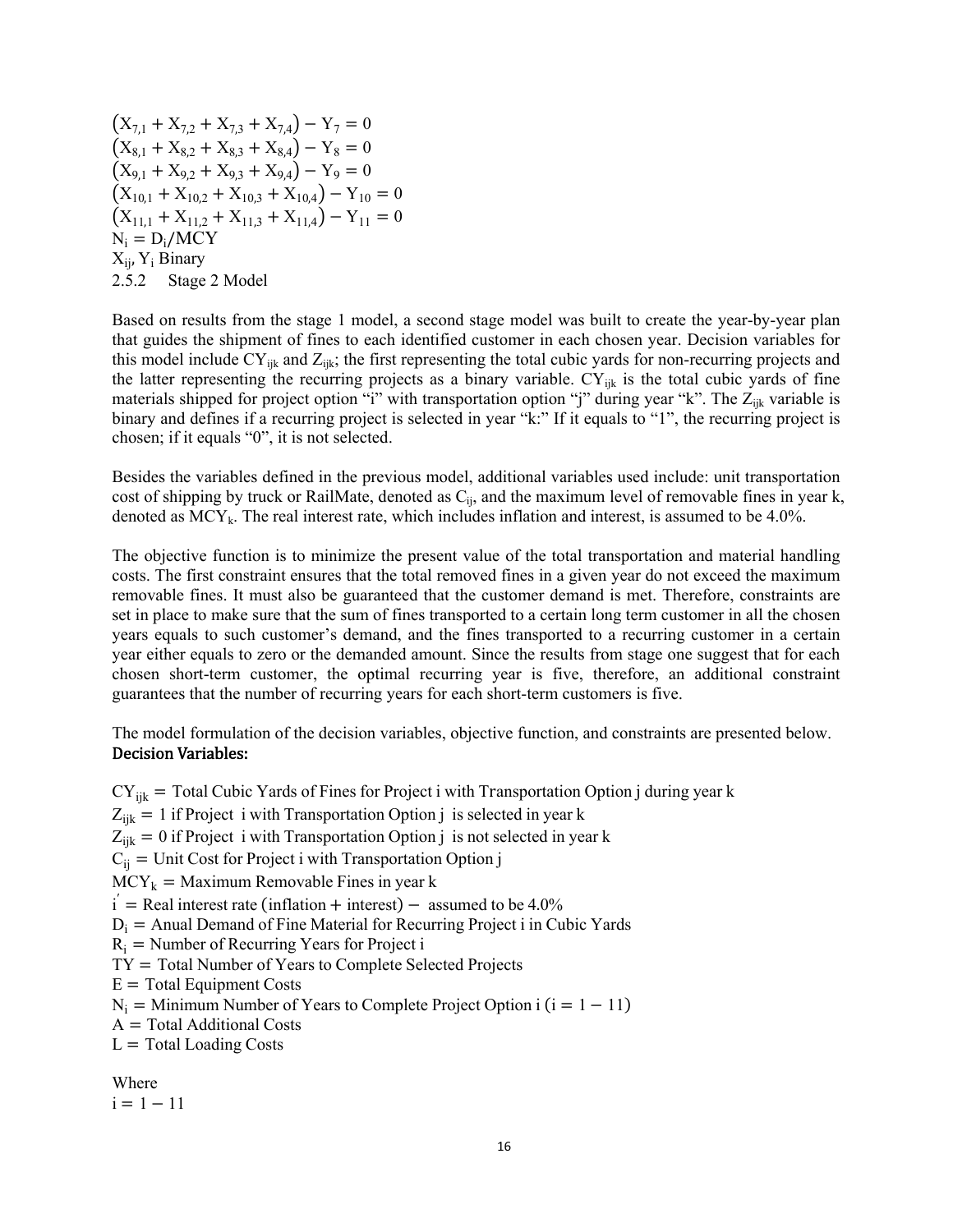$1 =$  Keewatin Taconite (Keetac)  $2 =$  United Taconite (UTAC)  $3 =$  Wisconsin Waste Management  $4 =$  Waste Management (Canyon, MN)  $5 =$  Waste Management (Elk River, MN)  $6 =$  Wrenshall Farmers  $7 =$  Floodwood Farmers  $8 = 21$ st Ave. W Project  $9 = CN$  Railroad Ore Docks  $10 =$  Hibbard Power Plant  $11 =$  Sky Harbor Airport  $j = 1 - 4$  $1 =$  Lakehead Trucking  $2 = U$ deen (Quad)Trucking  $3 = U$ deen (End – Dump)Trucking  $4 =$  RailMate System

#### Objective Function:

$$
MIN: \left( {\sum\limits_{k = 1}^{{\rm{TY}}} {\bigl( {\sum\limits_{i = 1}^{{\rm{T}}} {\sum\limits_{j = 1}^{{\rm{T}}} {\left( {CY_{ijk} \times {C_{ij}}} \right)} \times \left( {1 + i} \right)^k } } \right)} + \sum\limits_{k = 1}^{{\rm{TY}}} {\bigl( {\sum\limits_{i = 1}^{{\rm{T}}} {\sum\limits_{j = 1}^{{\rm{T}}} {\left( {{Z_{ijk}} \times {C_{ij}}} \times {D_i}} \right)} \times \left( {1 + i} \right)^k } \bigr)} + E + A + L
$$

## **Constraints**

Subject to:  
\n
$$
\sum_{j=1}^{4} \sum_{i=1}^{11} CY_{ijk} + \sum_{j=1}^{4} \sum_{i=1}^{11} (Z_{ijk} \times D_i) \leq MCY_k \text{ for } k = 1, 2, ..., K.
$$
\n
$$
\sum_{j=1}^{4} \sum_{k=1}^{K} Z_{ijk} = R_i \text{ for } i = 1, 2, ..., 7
$$
\n
$$
\sum_{i=8}^{11} \sum_{j=1}^{4} \sum_{k=1}^{K} CY_{ijk} = D_i \text{ for } i = 8, 9, 10, 11.
$$
\n
$$
CY_{ijk} \geq 0
$$
\n
$$
Z_{ijk} \text{ binary}
$$
\n
$$
E = \left( (110 \times 10 \times 304) \times \sum_{i=8}^{4} N_i \times Y_i \right) + 2 \times \left( 200,000 \times \frac{((\sum N_i \times Y_i) \times 10 \times 304) - 3 \times 6,250}{12,500} \right)
$$
\n
$$
A = (100 \times (TL_{31} + TL_{32} + TL_{33}) \times Y_1) + (1.10 \times D_6 \times Y_6) + (100 \times N_7 \times Y_7)
$$
\n
$$
L = (1.73 \times \sum D_i \times Y_i)
$$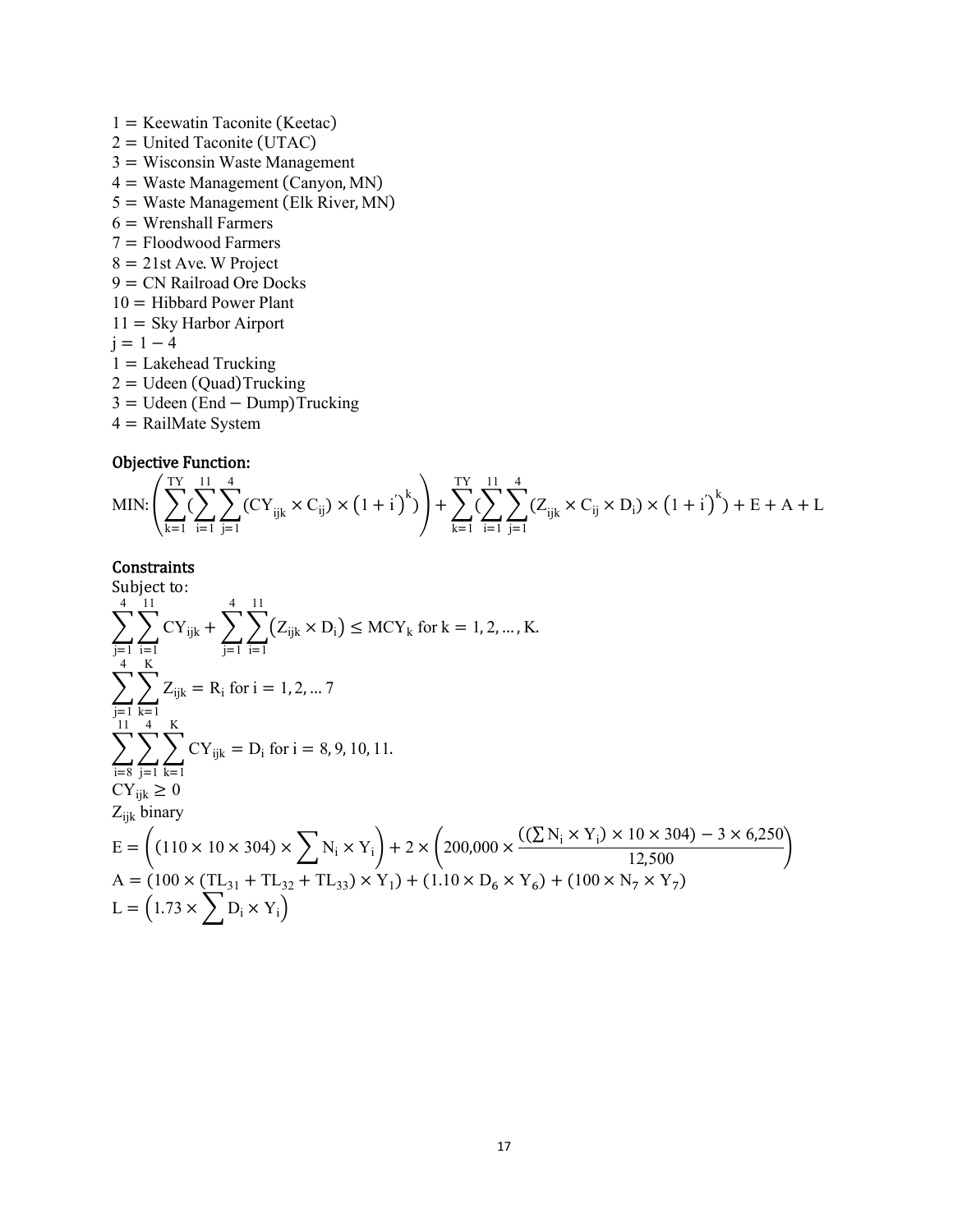## 3. Results

Implementing the models in the Excel spreadsheet and solving by the Premium Solver software, an optimal solution was found for the stage 1 model. Then the results were used partly as the input to the second stage to create the year-by-year plan. Several scenarios were generated to provide a complete analysis.

## **3.1 Scenario 1—Optimal case**

This scenario uses all the assumptions mentioned in section 2.2. The overall optimal solution suggests the use of RailMate to serve two long-term customers, which are the construction fill at the CN Railroad Ore Dock and the Hibbard Power Plant, and two short-term recurring customers, being the land fill for Waste Management at Canyon and mine reclamation at UTAC. The associated costs are listed in Table 3.1.

| <b>Project Selected</b>                                           | <b>Total Fines</b><br><b>Removed</b><br>(Cubic Yards) | <b>Transportation</b><br>Option | <b>Transportation</b><br><b>Costs</b> |  |  |
|-------------------------------------------------------------------|-------------------------------------------------------|---------------------------------|---------------------------------------|--|--|
| <b>Waste</b><br><b>Management</b><br>(Canyon, MN)                 | 106,035<br>(in 5 years)                               | RailMate                        | \$176,452.84                          |  |  |
| <b>UTAC</b>                                                       | 44,365<br>(in 5 years)                                | RailMate                        | \$73,827.8                            |  |  |
| <b>CN Railroad Ore</b><br>Dock                                    | 900,000                                               | RailMate                        | \$1,497,690                           |  |  |
| <b>Hibbard Power</b><br><b>Plant</b>                              | 1,000,000                                             | RailMate                        | \$1,664,100                           |  |  |
|                                                                   | Total Materials Used: 2,050,400 cubic yards           |                                 |                                       |  |  |
| Transportation Costs: \$3,412,070.64                              |                                                       |                                 |                                       |  |  |
| Loading and Operating Costs: \$10,403,729.60                      |                                                       |                                 |                                       |  |  |
| Equipment Costs: \$1,600,000<br>Total Equipment Hours left: 12836 |                                                       |                                 |                                       |  |  |
| Total Project Costs: \$15,415,800.24                              |                                                       |                                 |                                       |  |  |

**Table 3. 1 Scenario 1 Optimal Solution**

It is expected that 90% of the fines accumulated at the pier plus the annual additions will be depleted in 21 years. During this period, Erie Pier could serve as a reuse facility since the dredged materials would be processed and recycled to serve customers' needs. It should be noted that, among the four chosen projects, CN Railroad Ore Dock and Hibbard Power Plant are less than 5 miles from Erie Pier. Rail transportation does not make sense for Waste Management at Canyon either, even though it is 30 miles from Erie Pier. For these three short-distance customers, only the road transportation part of RailMate will do the job. A truck company can also be contracted directly if the same or better unit rate (<=\$17/ton) is offered. The same conclusion applies to all the following analysis in which any short-distance customers are suggested to be served by RailMate.

The year-by-year plan for the overall optimal solution suggests serving Hibbard Power Plant in years 1– 12 and the CN Railroad Ore Dock in years 12–21. The amount of fines to be delivered to these two customers in each designated year can be seen in Table 3.2. The year-by-year plan for this optimal solution also suggests Erie Pier supply UTAC in the first five years to satisfy its annual demand of 8,873 cubic yards and serve Waste Management at Canyon, MN in years 1–4 and 21 to meet its annual demand of 21,207 cubic yards.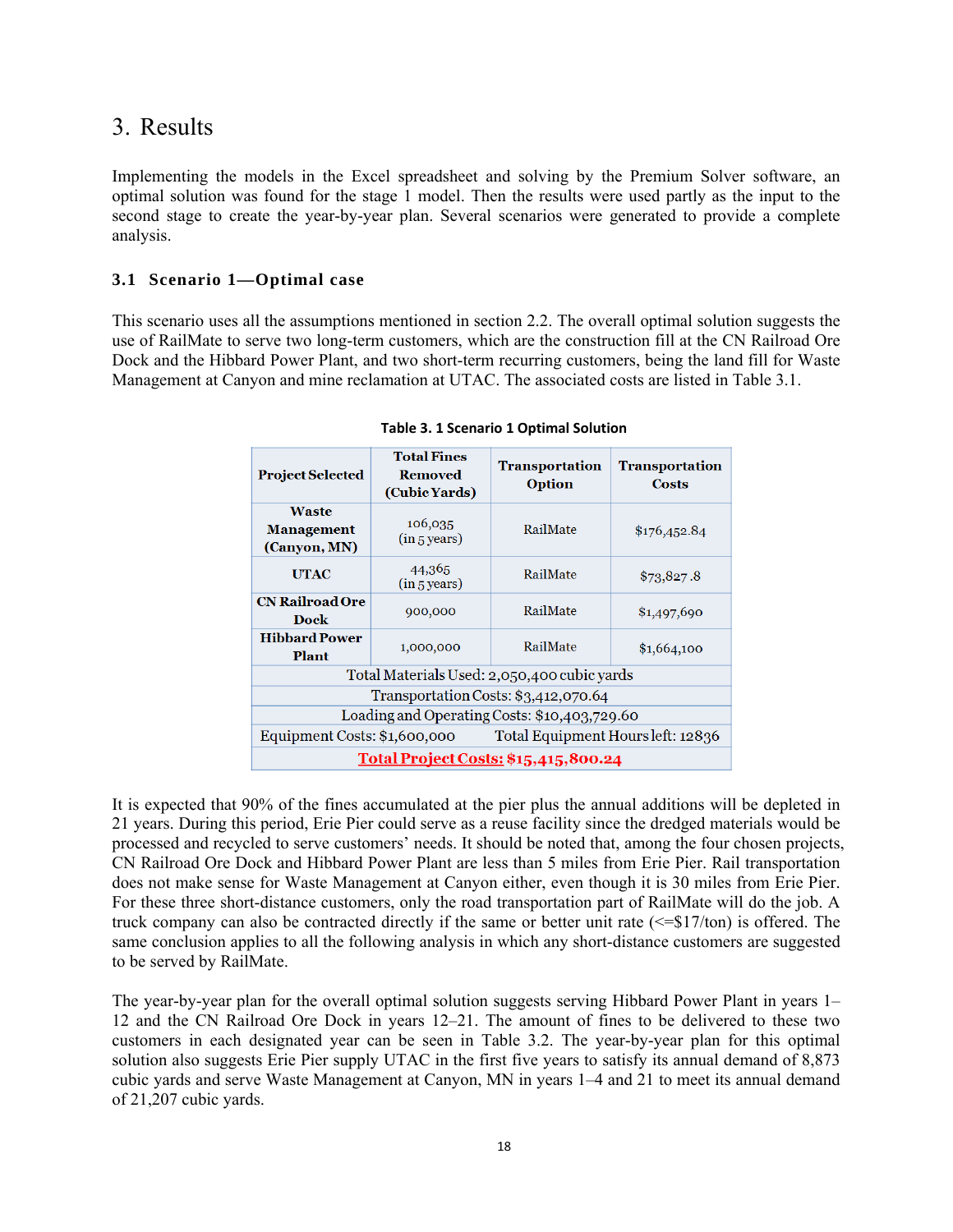| <b>Project Selected</b>                                         | <b>Years</b><br><b>Selected</b> | <b>Cubic Yards Per Year</b>             |  |
|-----------------------------------------------------------------|---------------------------------|-----------------------------------------|--|
| <b>Waste Management</b><br>(Canyon, MN)                         | $1 - 4, 21$                     | 21,207                                  |  |
| <b>UTAC</b>                                                     | $1 - 5$                         | 8,873                                   |  |
| <b>CN Railroad Ore</b><br>Dock                                  | $12 - 21$                       | Year 12: 70,807<br>Years 13-20: 100,000 |  |
|                                                                 |                                 | Year 21: 29.193                         |  |
|                                                                 |                                 | Years $1 - 4$ : 69,920                  |  |
| <b>Hibbard Power</b>                                            | $1 - 12$                        | Year 5: $91,127$                        |  |
| Plant                                                           |                                 | Years $6 - 11$ : 100,000                |  |
|                                                                 |                                 | Year $12: 29,293$                       |  |
| Total Transportation Costs (including 4% inflation & interest): |                                 |                                         |  |
| \$5,344,706.59                                                  |                                 |                                         |  |

**Table 3. 2 Scenario 1 Year‐by‐Year Plan**

## **3.2 Scenario 2—Truck only optimal case**

The calculation shows that using RailMate saves about two thirds of the transportation cost in almost every case. This explains why in the optimal scenario discussed in the previous section, all the customers are suggested to be served by the RailMate option. However, considering that RailMate is a new system not in operation yet, a second scenario was generated as a backup plan in case the RailMate option turns out to be not feasible in a short term. This scenario considers truck only as the transportation method. To identify the optimal plan in this case, the stage 1 model was modified by eliminating the RailMate option and set the j value in the models to be 1 through 3, where 1 represents Lakehead trucks, 2 represents Udeen Quad trucks, and 3 Udeen end-dump trucks.

Optimal solution in this scenario is summarized in Table 3.3. It suggests that Erie Pier should select two long-term customers, which are the construction fill for the 21<sup>st</sup> Ave. W. Project and at the Hibbard Power Plant. One short-term recurring customer, land fill for Wisconsin Waste Management in Superior, is also suggested. In all three cases, Udeen end-dump truck is selected as the transportation option to ship the fine materials to each customer. The transportation cost tripled but the loading and equipment cost remains to be the same and a significant part of the total cost. An additional cost is also included in this suggested solution since serving Wisconsin Waste Management in Superior requires tipping fee at \$100/truck load.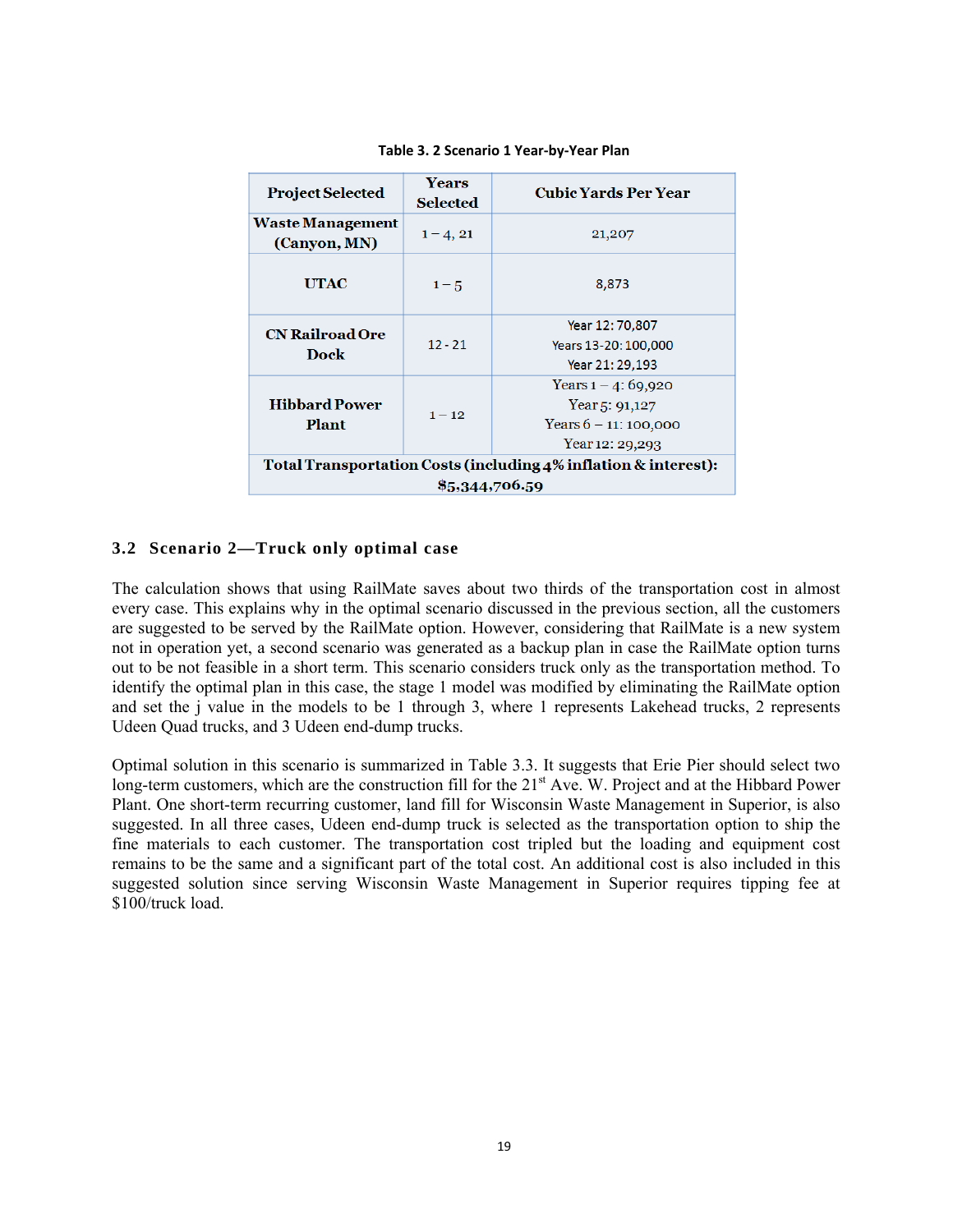| <b>Project Selected</b>                                         | <b>Total Fines</b><br>Removed<br>(Cubic Yards) | <b>Transportation</b><br><b>Option</b> | <b>Transportation</b><br>Costs |  |
|-----------------------------------------------------------------|------------------------------------------------|----------------------------------------|--------------------------------|--|
| <b>Wisconsin Waste</b><br>Management                            | 106,035<br>(in 5 years)                        | Udeen (End-Dump)                       | \$528,230                      |  |
| $21^{st}$ Ave. W.<br>Project                                    | 950,000                                        | Udeen (End-Dump)                       | \$4,039,020                    |  |
| <b>Hibbard Power</b><br><b>Plant</b>                            | 1,000,000                                      | Udeen (End-Dump)                       | \$4,617,400                    |  |
| Total Materials Used: 2,056,035 cubic yards                     |                                                |                                        |                                |  |
| Transportation Costs: \$9,184,650                               |                                                |                                        |                                |  |
| Loading and Operating Costs: \$10,432,321.59                    |                                                |                                        |                                |  |
| Equipment Costs: \$1,600,000 Equipment Hours left: 12494        |                                                |                                        |                                |  |
| Additional Costs (for Wisconsin Waste Management): \$530,500.00 |                                                |                                        |                                |  |
| Total Project Costs: \$21,747,471.59                            |                                                |                                        |                                |  |

**Table 3. 3 Scenario 2 Optimal Solution**

Running the stage-2 model based on this optimal solution, the optimal year-by-year transportation plan is generated with the objective to minimize the total present value of the total cost, assuming 4% inflation plus interest. Table 3.4 summarizes the results. It is suggested that Wisconsin Waste Management should be served in the first five years to meet its recurring annual demand, Hibbard Power Plant be served in years 1 through 12, and 21<sup>st</sup> Ave. W. project in years 12 to 21 with the specified amount of fine materials. When the inflation and interest is considered in calculating the transportation cost, it increases from \$9,184,650 to \$14,269,867.88.

| <b>Project Selected</b>                                         | Years<br><b>Selected</b> | <b>Cubic Yards Per Year</b>                    |  |
|-----------------------------------------------------------------|--------------------------|------------------------------------------------|--|
| <b>Wisconsin Waste</b><br>Management                            | $1 - 5$                  | 21,207                                         |  |
| 21 <sup>st</sup> Ave. W. Project                                | $12 - 21$                | Year 12: $93,965$<br>Years $13 - 20$ : 100,000 |  |
|                                                                 |                          | Year 21: 56,035                                |  |
|                                                                 |                          | Years $1 - 5$ : 78,793                         |  |
| <b>Hibbard Power Plant</b>                                      | $1 - 12$                 | Years $6 - 11$ : 100,000                       |  |
|                                                                 |                          | Year $12:6,035$                                |  |
| Total Transportation Costs (including 4% inflation & interest): |                          |                                                |  |
| \$14,269,867.88                                                 |                          |                                                |  |

**Table 3. 4 Scenario 2 Year‐by‐Year Plan**

#### **3.3 Scenarios 3 and 4 — Relaxing the "100,000 maximum removable fines per year" constraint**

In the previous two scenarios, there is an assumption being that at most 100,000 cubic feet of fine materials can be removed from the pier. To test the sensitivity of the model results to this constraint, it is removed in the third scenario. In this case, the variable MCY in stage-1 model is set to be constrained by the loading capacity at the pier instead of equal to 100,000. With the assumption of 304 working days, 10 hour per day, 0.5 hours to load a truck or RailMate trailer with one loader, and about 22 cubic yard per truck or trailer load, the maximum amount of fines can be removed is 133,760 cubic yards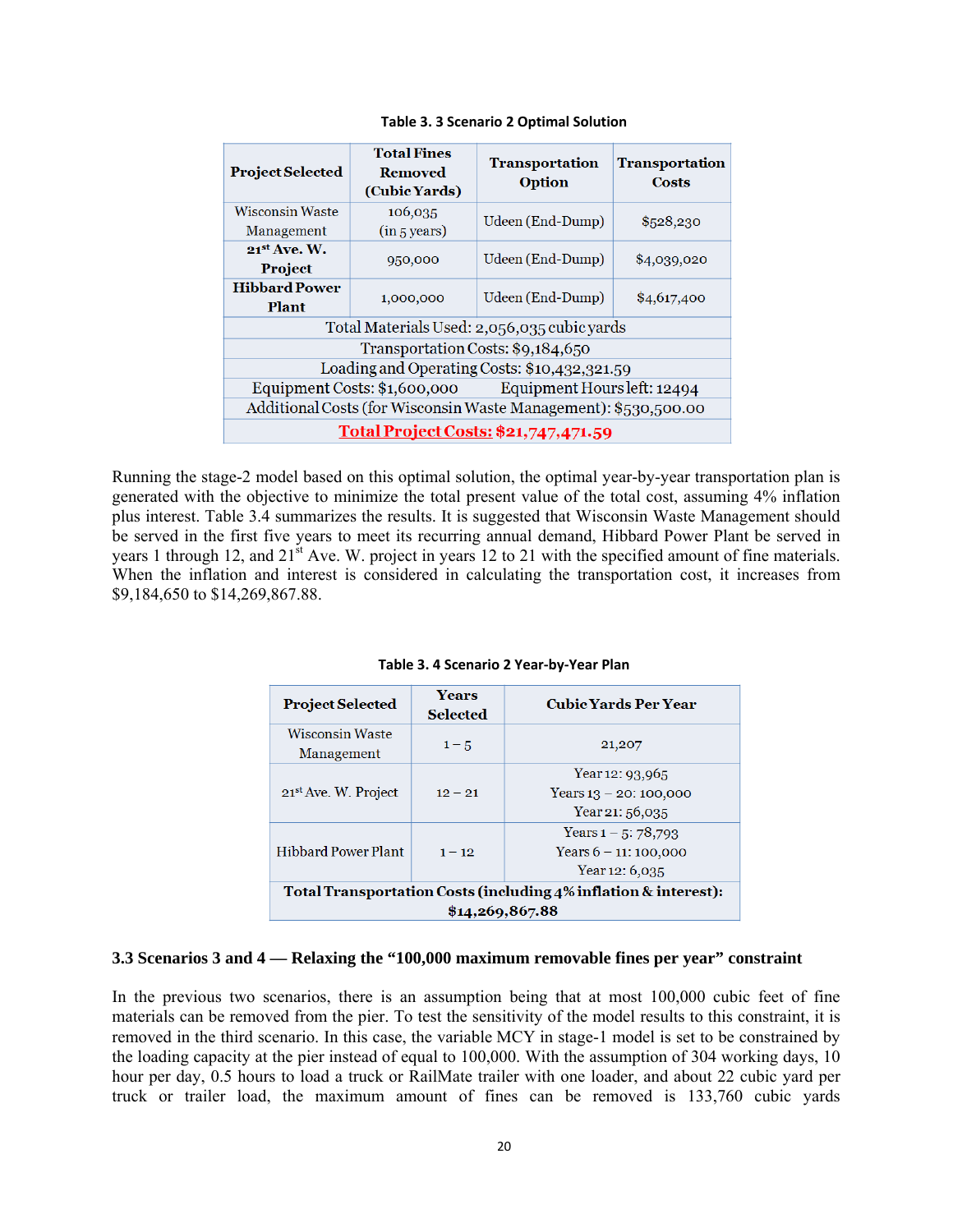$(MCY=22 \frac{yd^3}{load} \times 2 \frac{load}{hour} \times 304 \frac{days}{year} \times 10 \frac{hours}{day} = 133760 \text{ yd}^3\text{/year}.$  It is also assumed that only one bulldozer and loader is used each time in material gathering and loading. The optimal solution under these conditions is summarized in Table 3.5.

| <b>Project Selected</b>                     | <b>Total Fines</b><br><b>Removed</b><br>(Cubic Yards)          | <b>Transportation</b><br><b>Option</b> | <b>Transportation</b><br>Costs |  |
|---------------------------------------------|----------------------------------------------------------------|----------------------------------------|--------------------------------|--|
| $21^{st}$ Ave. W.                           | 950,000                                                        | RailMate                               | \$1,580,895                    |  |
| <b>Project</b>                              |                                                                |                                        |                                |  |
| <b>CN Railroad Ore</b>                      | 900,000                                                        | RailMate                               | \$1,497,690                    |  |
| Dock                                        |                                                                |                                        |                                |  |
| Total Materials Used: 1,850,000 cubic yards |                                                                |                                        |                                |  |
| Transportation Costs: \$3,078,585           |                                                                |                                        |                                |  |
| Loading and Operating Costs: \$7,825,500    |                                                                |                                        |                                |  |
|                                             | Total Equipment Hours Left: 3410<br>Equipment Costs: \$800,000 |                                        |                                |  |
| Total Project Costs: \$11,704,085           |                                                                |                                        |                                |  |

**Table 3. 5 Scenario 3 Optimal Solution**

It takes 14 years to remove at least 90% of the accumulated and recurring fine materials at the pier and turn it into a reuse facility in this case. The total project cost decreased as compared to the total project in scenario 1. Savings are acquired from the reduced transportation cost and equipment cost since only 2 new bulldozers and 2 loaders are needed in 14 years.

If three loaders can be used at the same time to load the fines without interfering with one another, the total cost can be decreased even more. In this case, the maximum amount of fines that can be removed from the pier is 401,280 cubic yards (MCY=22  $\frac{yd^3}{load} \times 3 \times 2 \frac{load}{hour} \times 304 \frac{days}{year} \times 10 \frac{hours}{day} = 401280 \text{ yd}^3\text{/year}$ ). It will only take 4 years to remove 1,294,365 cubic yards of fines and turn the pier into a reuse facility. In this case, no new equipment will be required and the total transportation cost is \$3,677,727.80, slightly increased from \$3,078,585 in the previous scenario. But the total project cost which includes the transportation cost, equipment operating cost, and loading cost decreased to \$7,143,500.08. The optimal solution in this scenario suggests serving one short-term customer Keetac or UTAC for five years to meet its annual demand of 44,365 cubic yards, and two long-term customers Hibbard Power Plant and Sky Harbor Airport. It should be noted that since the annual demands of Keetac and UTAC are the same, and RailMate charges a \$17/ton rate regardless of travel distance, the transportation costs calculated for these two customers are the same. However, Keetac is approximately 45 miles farther than UTAC from Erie Pier. For Keetac or UTAC and Hibbard Power Plant, RailMate is suggested as the transportation method and Sky Harbor Airport should be served by the Udeen end-dump trucks. Table 3.6 summarizes the optimal solution in scenario 4.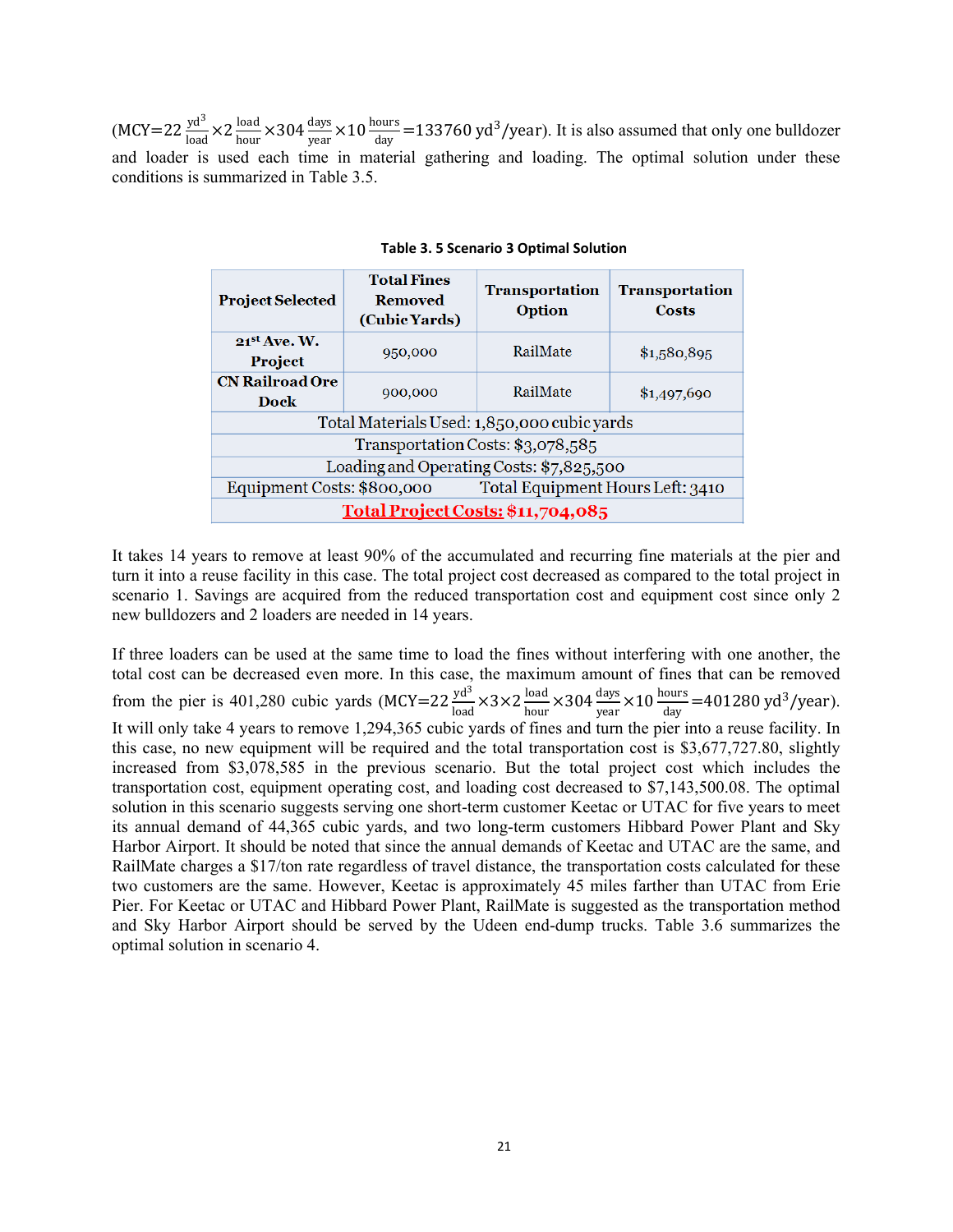| <b>Project Selected</b>                     | <b>Total Fines</b><br>Removed<br>(Cubic Yards) | <b>Transportation</b><br><b>Option</b> | <b>Transportation</b><br>Costs |  |  |  |
|---------------------------------------------|------------------------------------------------|----------------------------------------|--------------------------------|--|--|--|
| <b>Keetacor UTAC</b>                        | 44,365<br>(recur <sub>5</sub> years)           | RailMate                               | \$73,827.80                    |  |  |  |
| <b>Hibbard Power</b><br>Plant               | 900,000                                        | RailMate                               | \$1,664,100                    |  |  |  |
| <b>Sky Harbor</b><br><b>Airport</b>         | 950,000                                        | Udeen End-Dump<br>Trucking             | \$1,939,800                    |  |  |  |
| Total Materials Used: 1,294,365 cubic yards |                                                |                                        |                                |  |  |  |
| Transportation Costs: \$3,677,727.80        |                                                |                                        |                                |  |  |  |
| Loading and Operating Costs: \$3,465,772.28 |                                                |                                        |                                |  |  |  |
| Equipment Costs: \$0                        |                                                | Equipment Hours left: 15200            |                                |  |  |  |
| Total Project Costs: \$7, 143, 500.08       |                                                |                                        |                                |  |  |  |

**Table 3. 6 Scenario 4 Optimal Solution**

\*Assuming three loaders working at the same time.

#### **3.4 Scenario 5 — Assuming 200 accessible days per year**

Another scenario that changes the assumption of 304 working days to 200 days was looked at. This creates no problem for most customers except for Waste Management at Canyon which has been accepting 70 tons (58.1 cubic yards) of landfill materials per day. Since the annual demand of Waste Management at Canyon is around 21,207 cubic yards, only being able to remove fines from Erie Pier for 200 days per year requires Waste Management at Canyon to accept about 106 cubic yards of fines per day, which requires double processing capability. Under this condition, both scenarios of using one loader a time to load the fine materials to trucks and RailMate trailers or using three loaders at the same time are analyzed. Without three loaders working simultaneously, the project needs 32.4 years to deplete 90% of accumulated and recurring fines. On the other hand, if three loaders can work in parallel and load the materials simultaneously, it only needs 16.7 years to deplete 90% of fines. In this case, the maximum amount of fines that can be removed from the pier is 264,000 cubic yards ( MCY=22  $\frac{yd^3}{load}$  ×3×2  $\frac{load}{hour}$  ×200  $\frac{days}{year}$  ×10  $\frac{hours}{day}$  =264000 yd<sup>3</sup>/year ). Therefore, the model was run assuming three loaders working at the same time. The optimal solution to this second case is summarized in Table 3.7.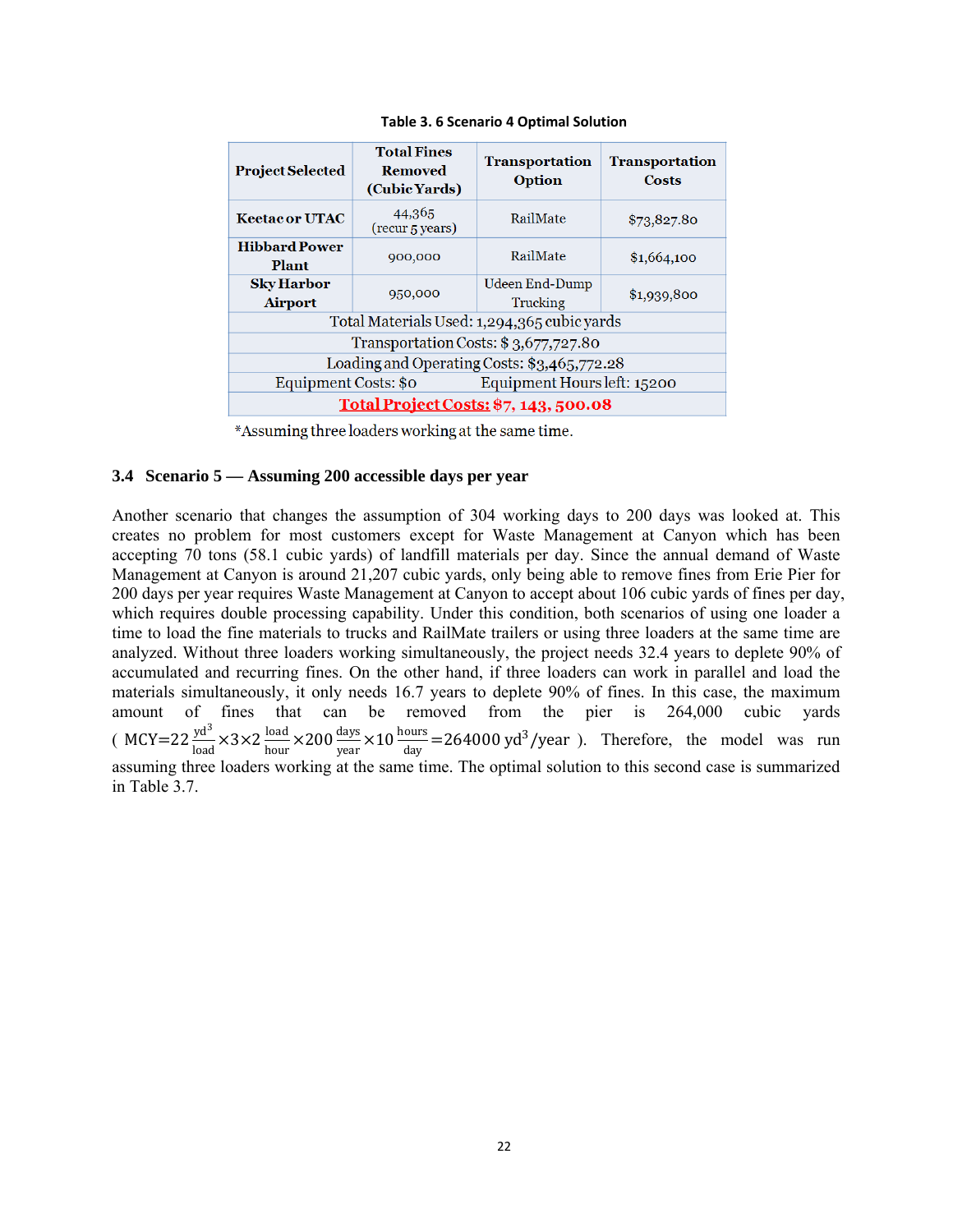| <b>Project Selected</b>                                   | <b>Total Fines</b><br><b>Removed</b><br>(Cubic Yards) | <b>Transportation</b><br><b>Option</b> | <b>Transportation</b><br>Costs |  |  |  |
|-----------------------------------------------------------|-------------------------------------------------------|----------------------------------------|--------------------------------|--|--|--|
| Keetac                                                    | 106,476<br>(in 12 years)                              | RailMate                               | \$177,186.71                   |  |  |  |
| <b>UTAC</b>                                               | 106,476<br>(in 12 years)                              | RailMate                               | \$177,186.71                   |  |  |  |
| $21^{st}$ Ave. W.<br><b>Project</b>                       | 950,000                                               | RailMate                               | \$1,580,895                    |  |  |  |
| <b>CN Railroad Ore</b><br><b>Dock</b>                     | 900,000                                               | RailMate                               | \$1,497,690                    |  |  |  |
| Total Materials Used: 2,062,952 cubicyards                |                                                       |                                        |                                |  |  |  |
| Transportation Costs: \$3,432,958.43                      |                                                       |                                        |                                |  |  |  |
| Loading and Operating Costs: \$7,240,093.63               |                                                       |                                        |                                |  |  |  |
| Equipment Costs: \$2,400,000 Equipment Hours left: 120752 |                                                       |                                        |                                |  |  |  |
| Total Project Costs: \$13,073,052.05                      |                                                       |                                        |                                |  |  |  |

**Table 3. 7 Scenario 5 Optimal Solution**

\*Assuming three loaders working at the same time.

Two short-term projects, Keetac and UTAC are selected to be served by RailMate for 12 years to meet their annual demand of 106,476 cubic yards. Two long-term projects, the 21<sup>st</sup> Ave W. wetland habitat project and CN Railroad Ore Dock, are selected to be served by RailMate. Six bulldozers and 6 loaders need to be purchased during the project period since three pairs of bulldozers and loaders are assumed to be used at the same time. However, 60,376 hours will be left for both bulldozers and loaders when the project completes and the equipments can continue to load the dredged materials in several following years.

Since the modified assumptions in this scenario were suggested in the dredging subcommittee meeting on Nov 17<sup>th</sup>, 2009, this scenario is regarded as relatively more important. Therefore, the optimal year-by-year plan for this scenario was generated, as shown in Table 3.8.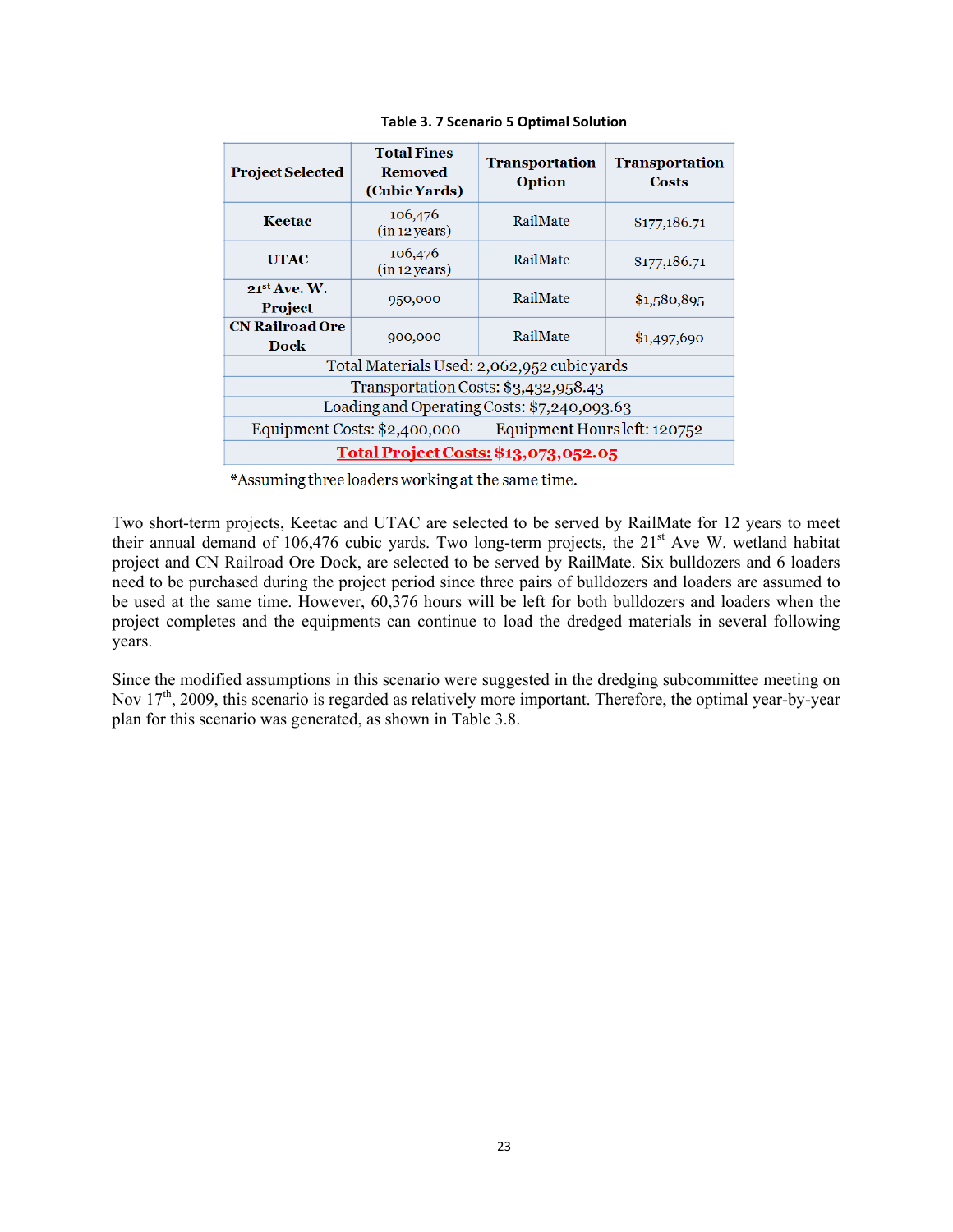| <b>Project Selected</b>                                         | <b>Years</b>    | <b>Cubic Yards Per Year</b> |                        |  |  |  |
|-----------------------------------------------------------------|-----------------|-----------------------------|------------------------|--|--|--|
|                                                                 | <b>Selected</b> |                             |                        |  |  |  |
| Keetac                                                          | $1 - 10, 13,$   | 8,873                       |                        |  |  |  |
|                                                                 | 17              |                             |                        |  |  |  |
|                                                                 |                 |                             |                        |  |  |  |
| <b>UTAC</b>                                                     | $1 - 12$        | 8,873                       |                        |  |  |  |
|                                                                 |                 |                             |                        |  |  |  |
|                                                                 | $1 - 4$         | Years $1 - 3: 246, 254$     |                        |  |  |  |
| 21 <sup>st</sup> Ave. W. Project                                |                 | Year 4: 211,238             |                        |  |  |  |
|                                                                 |                 |                             |                        |  |  |  |
|                                                                 | $4 - 17$        | Year 4:35,016               | Year 5: 246, 254       |  |  |  |
| <b>CN Railroad Ore</b>                                          |                 | Year 6: 212,254,            | Years $7 - 10: 32,254$ |  |  |  |
| Dock                                                            |                 | Years 11 - 13: 41,127       | Years 14-16: 50,000    |  |  |  |
|                                                                 |                 | Year 17: 4,079              |                        |  |  |  |
| Total Transportation Costs (including 4% inflation & interest): |                 |                             |                        |  |  |  |
| \$4,315,542.15                                                  |                 |                             |                        |  |  |  |

**Table 3. 8 Scenario 5 Year‐by‐Year Plan**

#### **3.5 Scenario 6 — Assuming 200 accessible days per year and truck only**

The last scenario removes RailMate from scenario 5's model to identify an optimal solution when only trucks are considered as possible transportation options. Table 3.9 summarizes the optimal solution for this case. The annual demand of Wisconsin Waste Management in Superior is suggested to be served for 12 years by Udeen end-dump trucks. Two long projects, 21<sup>st</sup> Ave. W project and CN Railroad Ore Dock project, are suggested to be served also by Udeen end-dump trucks. The transportation cost is again about three fold as compared to the previous scenario. In total, 19 years will be needed to complete the project and turn Erie Pier into a reuse facility. Same number of bulldozers and loaders will be needed and the equipment hours left are similar to the previous case.

| <b>Project Selected</b>                                          | <b>Total Fines</b><br><b>Removed</b><br>(Cubic Yards) | <b>Transportation</b><br>Option | <b>Transportation</b><br>Costs |  |  |
|------------------------------------------------------------------|-------------------------------------------------------|---------------------------------|--------------------------------|--|--|
| <b>Wisconsin Waste</b>                                           | 254,484                                               | Udeen (End-                     |                                |  |  |
| <b>Management</b>                                                | (in 12 years)                                         | Dump) Trucking                  | \$1,267,752                    |  |  |
| $21^{st}$ Ave. W.                                                |                                                       | Udeen (End-                     |                                |  |  |
| <b>Project</b>                                                   | 950,000                                               | Dump) Trucking                  | \$4,039,020                    |  |  |
| <b>CN Railroad Ore</b>                                           |                                                       | Udeen (End-                     |                                |  |  |
| Dock                                                             | 900,000                                               | Dump) Trucking                  | \$4,089,600                    |  |  |
| Total Materials Used: 2,104,484 cubicyards                       |                                                       |                                 |                                |  |  |
| Transportation Costs: \$9,396,372                                |                                                       |                                 |                                |  |  |
| Loading and Operating Costs: \$7,727,264                         |                                                       |                                 |                                |  |  |
| Equipment Hours left: 113200 hrs<br>Equipment Costs: \$2,400,000 |                                                       |                                 |                                |  |  |
| Total Project Costs: \$20,796,836                                |                                                       |                                 |                                |  |  |

|  |  | Table 3. 9 Scenario 6 Optimal Solution |  |  |  |
|--|--|----------------------------------------|--|--|--|
|--|--|----------------------------------------|--|--|--|

\*Assuming three loaders working at the same time.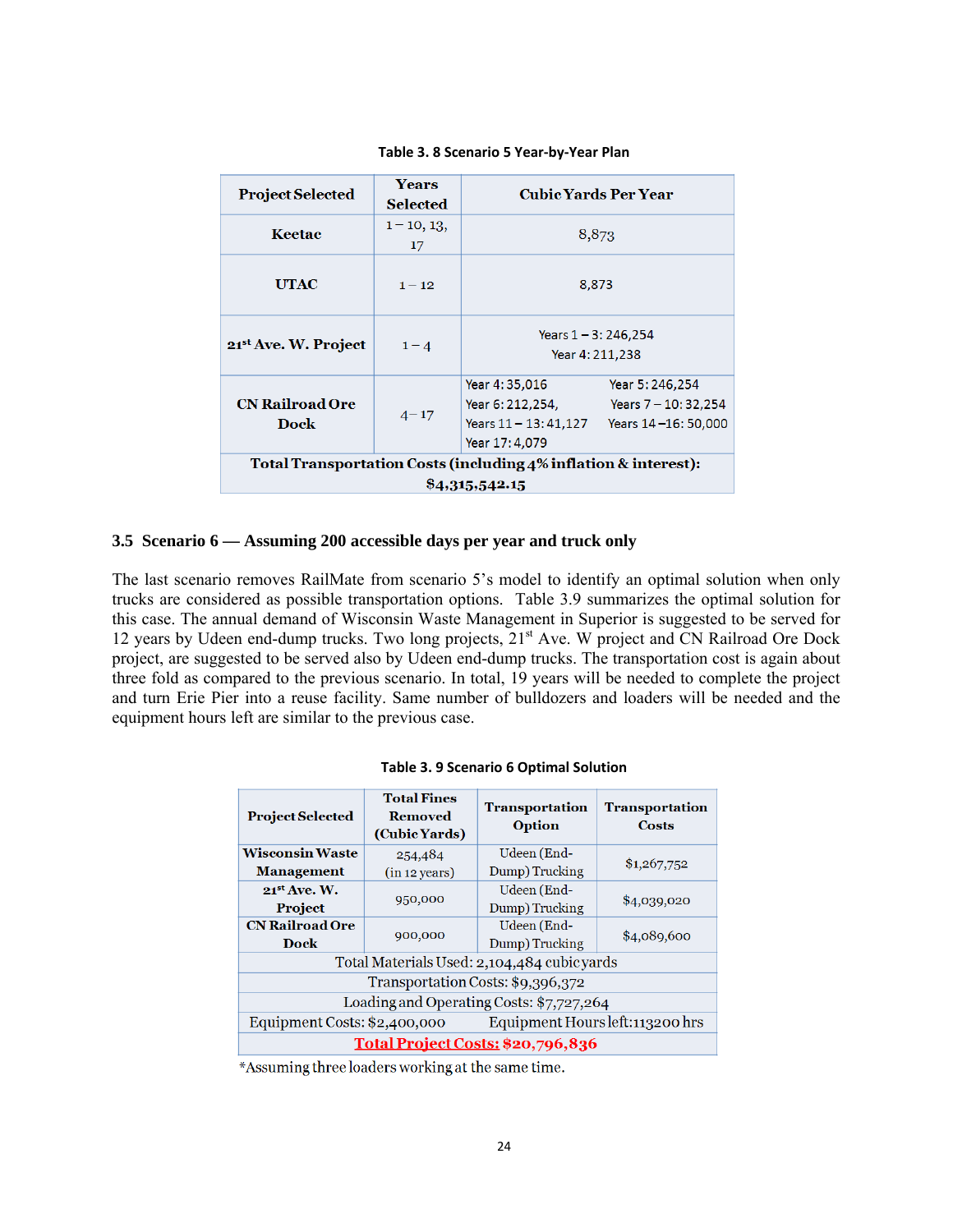## **4. Discussions**

The assumption about the maximum amount of fine materials that can be removed yearly is a critical factor. It determines the length of the project needed to remove the accumulated and recurring material at the pier and turn Erie Pier into a re-use facility. Depending on issues such as the number of days that Erie Pier can be accessed, the speed at which the dredged materials can be loaded into trucks or RailMate trailers, the time it takes to transport the fines to each customer, and the daily capacity of customers to accept the materials, the number of years required to turn Erie Pier into a re-use facility varies. This in turn affects the number of bulldozers and loaders need to be purchased.

It is assumed that loading and unloading one truck or a RailMate trailer requires half an hour, using one loader and one bulldozer. This assumption is a conservative estimate. Depending on the loader's bucket capacity, which is usually 4 to 8 cubic yards, the amount of materials that can be loaded and transported each day differs. A time study at the pier may need to be performed to get a more accurate estimate. A bulldozer is assumed to be needed to pair with a loader to complete the gathering and loading activity. In three cases, scenarios 4 to 6, where three loaders are assumed to be working in parallel, each of the three bulldozers are also assumed to be paired with its loader to complete the material gathering job. If one bulldozer can move and gather the materials fast enough to keep up with the three loaders, the loading equipment cost can be further saved in scenarios 5 and 6: only two instead of five new bulldozers are needed in addition to the three at the pier and the savings will be \$600,000.

It is assumed that all the customers except for Waste Management at Canyon are able to accept the amount of fine materials loaded by three loaders and transported in a 10-hour day. Having more information on the daily accepting capability on the customers' side will help improve the accuracy of the model. This also helps determine how sensitive the optimal solution is to the number of accessible days to Erie Pier. In addition, the planning horizons of the long-term projects are not known. Having accurate information on the time frames of the long-term projects is necessary to arrange the optimal transportation plans, especially the year-by-year plan. If the yearly demands of the fine materials for the long-term projects are evenly distributed or needs to meet specific number in different years, then the model also needs to be modified.

Table 4.1 summarizes the scenarios analyzed in this report.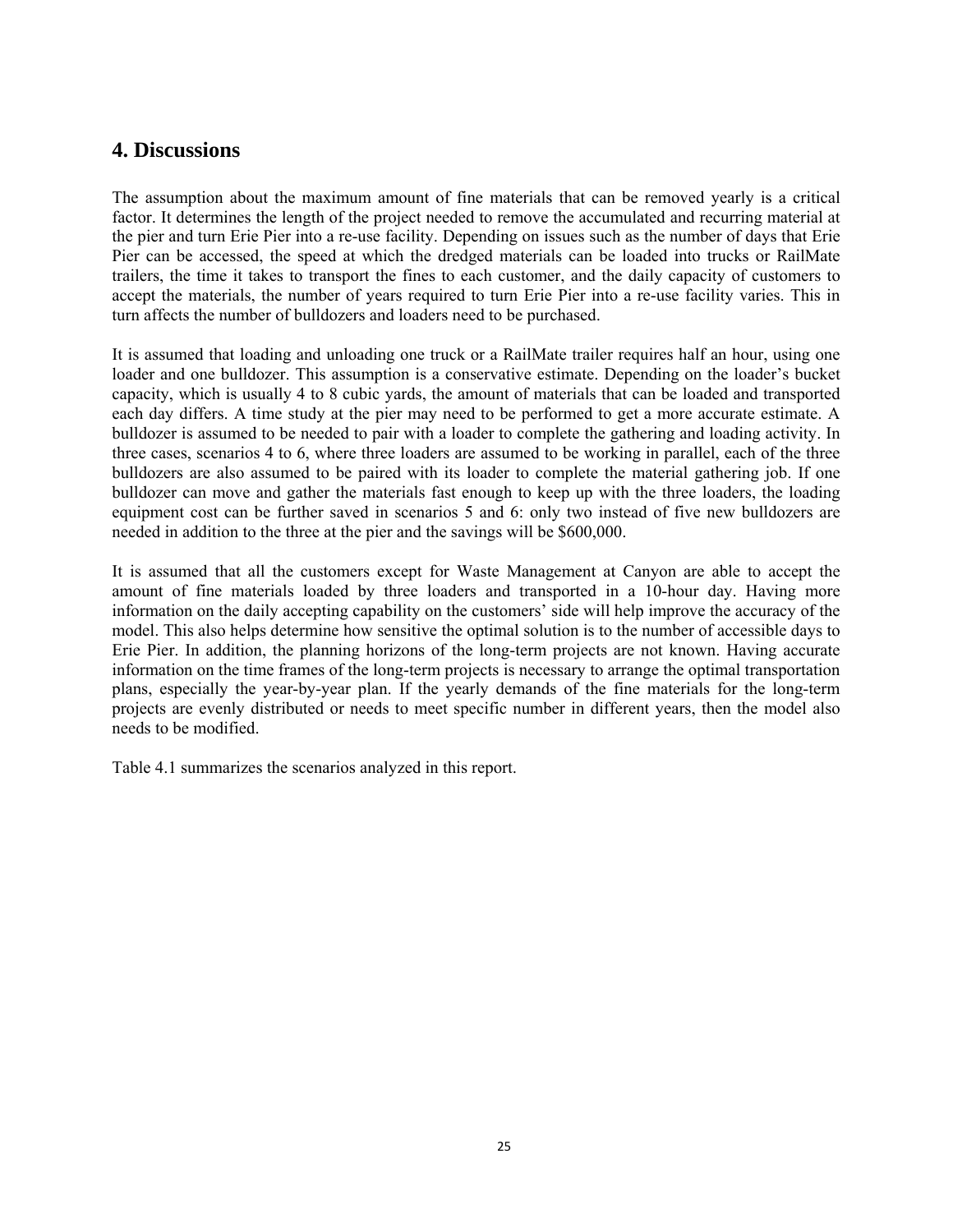| <b>Scenarios</b>                                                    | 1                                                                                                                                                                                         | $\mathbf{2}$                                                                                     | 3                                                     | 4                                                                      | 5                                                                         | 6                                                                                          |  |
|---------------------------------------------------------------------|-------------------------------------------------------------------------------------------------------------------------------------------------------------------------------------------|--------------------------------------------------------------------------------------------------|-------------------------------------------------------|------------------------------------------------------------------------|---------------------------------------------------------------------------|--------------------------------------------------------------------------------------------|--|
| <b>Assumptions</b><br><b>Different from</b><br>the Basic<br>$Ones*$ | Truck only, no RailMate option is included<br>1.<br>No upper bound on the annul removable fines<br>2.<br>3 loaders loading simultaneously<br>3 <sub>1</sub><br>200 working days per<br>4. |                                                                                                  |                                                       |                                                                        |                                                                           |                                                                                            |  |
| <b>Assumptions</b>                                                  |                                                                                                                                                                                           |                                                                                                  | 2                                                     | 2 & 3                                                                  | 2, 3 & 4                                                                  | $1, 2, 3 \& 4$                                                                             |  |
| # of years to<br>complete<br>project                                | 21                                                                                                                                                                                        | 21                                                                                               | 14                                                    | $\overline{4}$                                                         | 17                                                                        | 19                                                                                         |  |
| <b>Transportation</b><br>cost                                       | \$3,412,071                                                                                                                                                                               | \$9,184,650                                                                                      | \$3,078,585                                           | \$3,677,728                                                            | \$3,432,958                                                               | \$9,396,372                                                                                |  |
| <b>Loading and</b><br>operating cost                                | \$10,403,730                                                                                                                                                                              | \$10,432,322                                                                                     | \$7,825,500                                           | \$3,465,772                                                            | \$7,240,094                                                               | \$7,727,264                                                                                |  |
| Equipment<br>cost                                                   | \$1,594,629                                                                                                                                                                               | \$1,600,111                                                                                      | \$945,455                                             | \$0                                                                    | \$2,400,000                                                               | \$2,400,000                                                                                |  |
| <b>Total project</b><br>cost                                        | \$15,410,429                                                                                                                                                                              | \$21,747,582<br>(including)<br>additional<br>costs)                                              | \$11,704,085                                          | \$7,143,500                                                            | \$13,073,052                                                              | \$20,796,836                                                                               |  |
| <b>Customers</b><br>selected                                        | Waste<br>Management<br>in Canyon,<br>UTAC, CN<br>Railroad Ore<br>Dock, Hibbard<br>Power Plant                                                                                             | Wisconsin<br>Waste<br>Management,<br>$21st$ Ave. W.<br>Project,<br><b>Hibbard Power</b><br>Plant | $21st$ Ave. W.<br>Project, CN<br>Railroad Ore<br>Dock | Keetac or<br>UTAC,<br>Hibbard<br>Power Plant,<br>Sky Harbor<br>Airport | Keetac,<br>UTAC, $21st$<br>Ave. W.<br>Project, CN<br>Railroad Ore<br>Dock | Wisconsin<br>Waste<br>Management,<br>$21st$ Ave. W.<br>Project, CN<br>Railroad Ore<br>Dock |  |
| <b>Total amount</b><br>of fines used                                | 2,050,400 ft <sup>3</sup>                                                                                                                                                                 | $2,056,035 \text{ ft}^3$                                                                         | $1,850,000 \text{ ft}^3$                              | 1,294,365 ft <sup>3</sup>                                              | 2,062,952 ft <sup>3</sup>                                                 | 2,104,484 $ft^3$                                                                           |  |

**Table 4. 1 Summary of the Six Scenarios Discussed**

\*Basic assumptions are discussed in Section 2.2.